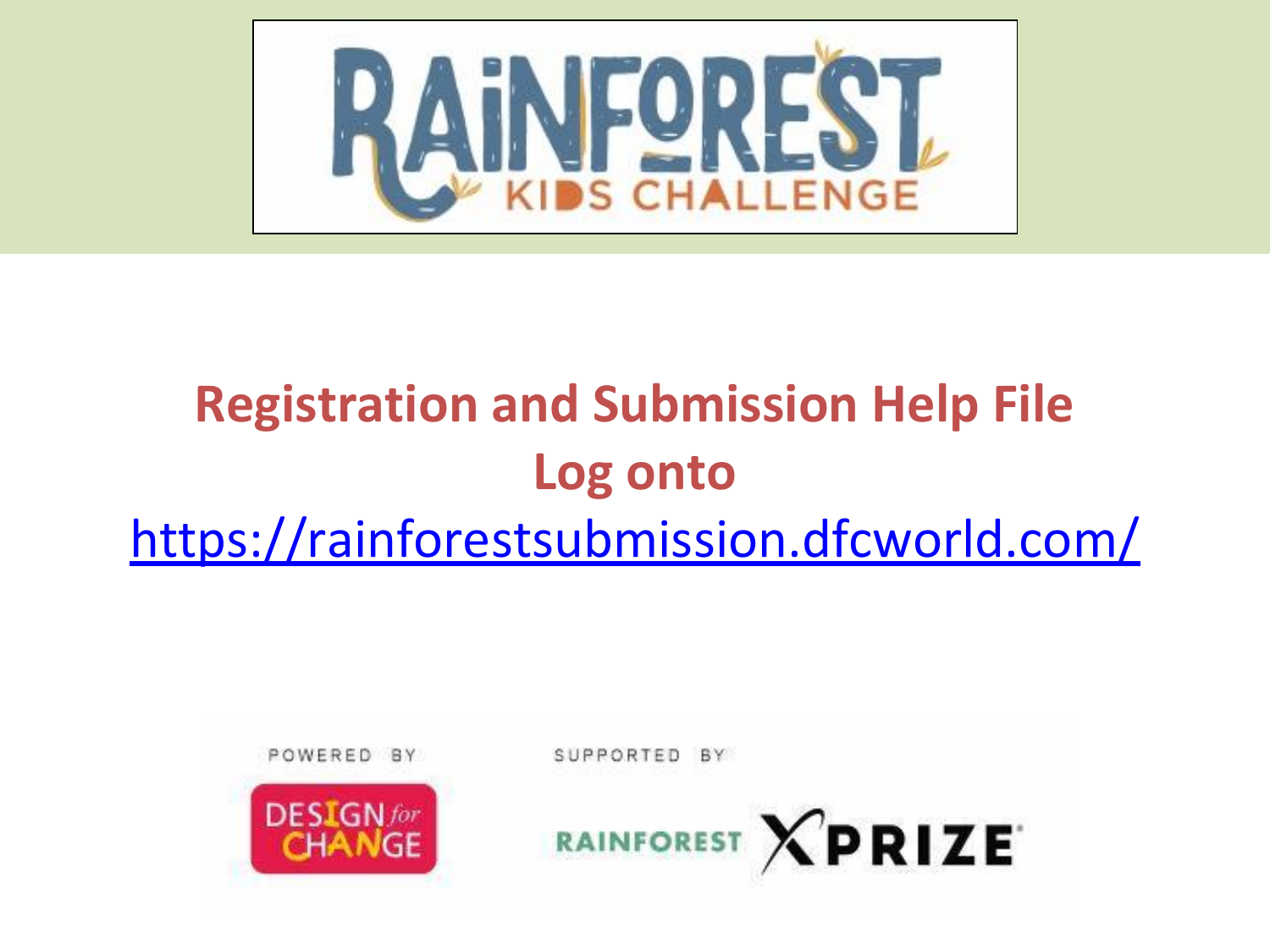



SUPPORTED BY



# **Part 1 Registration Process**

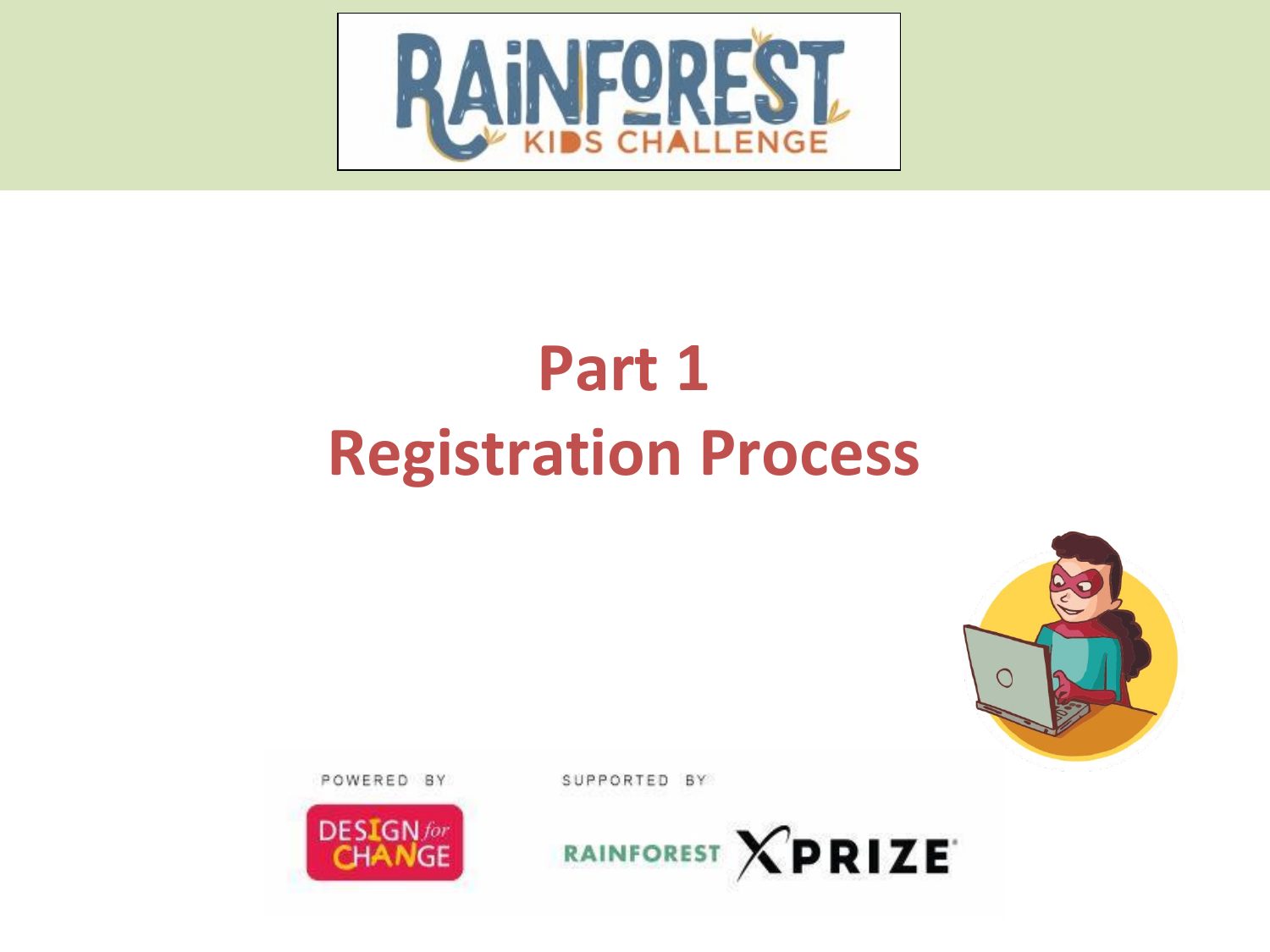# Click on<https://rainforestsubmission.dfcworld.com/>



**Select any of the 4 languages and press SUBMIT**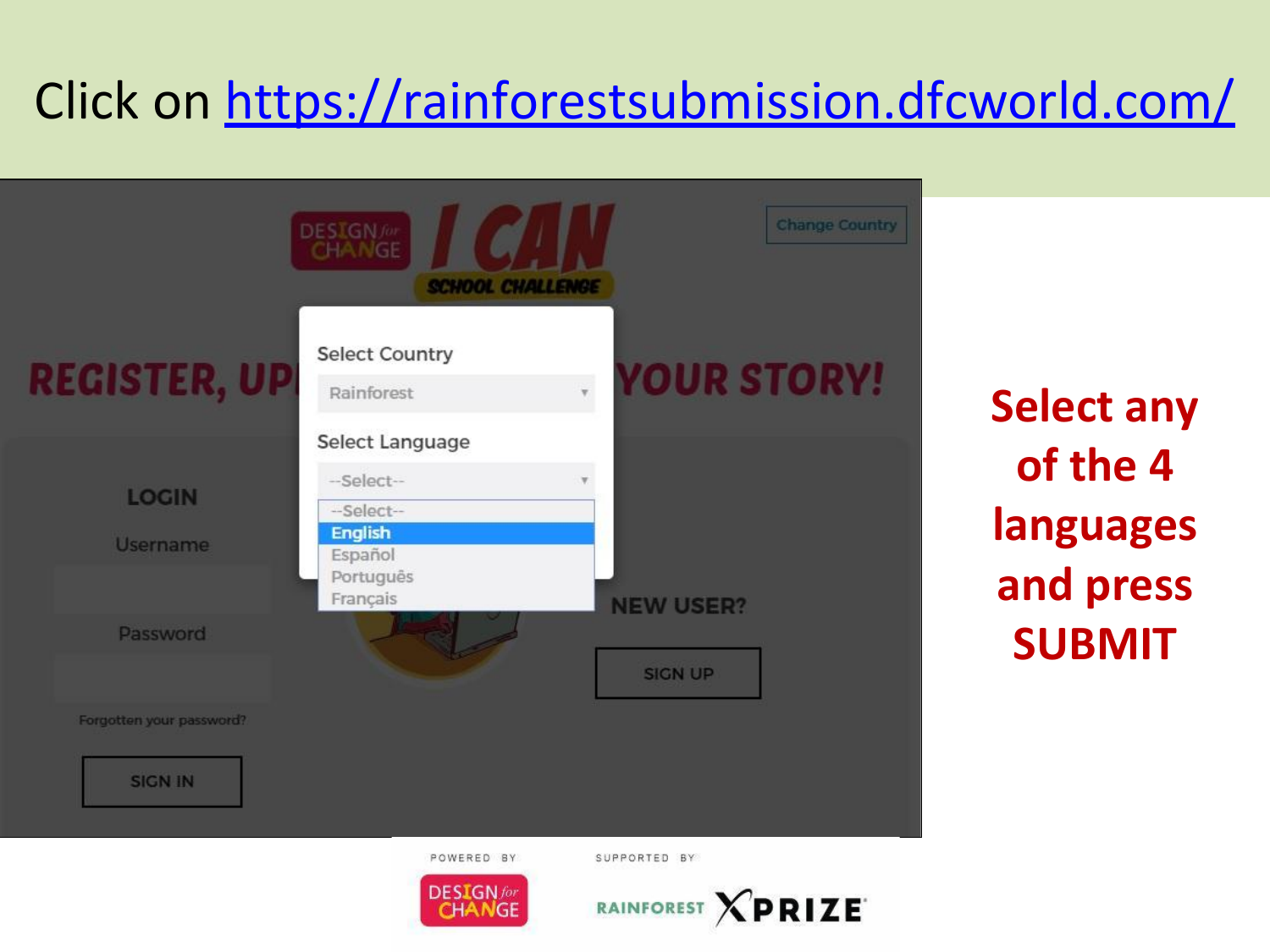![](_page_3_Figure_0.jpeg)

![](_page_3_Picture_1.jpeg)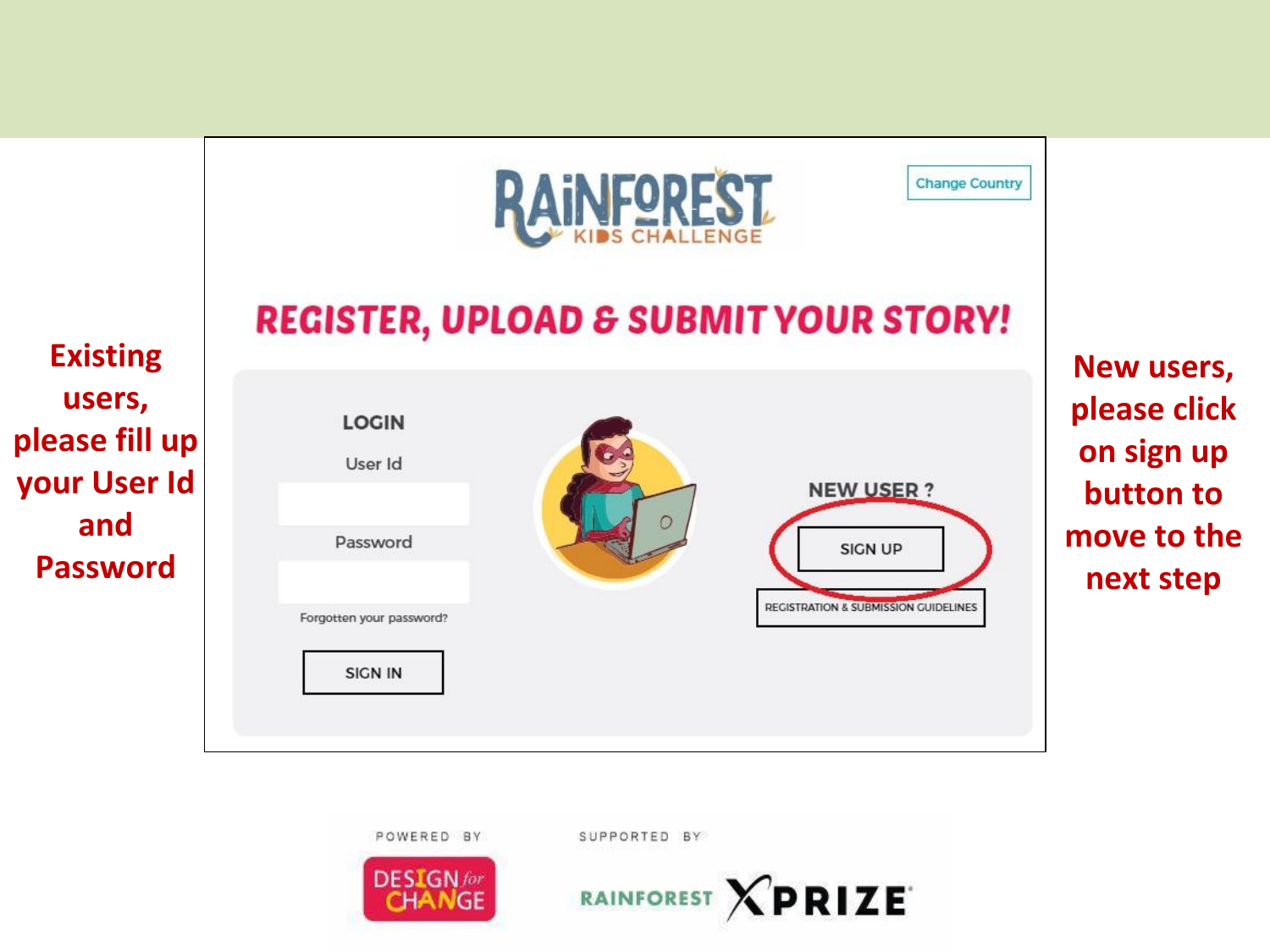![](_page_4_Picture_0.jpeg)

| <b>COUNTRY &amp; LANGUAGE</b>    |                                                                |
|----------------------------------|----------------------------------------------------------------|
| Rainforest                       |                                                                |
| Country*                         | <b>Please fill in your</b><br>details for sign up              |
| India                            |                                                                |
| Zip/Pin Code                     |                                                                |
| 380008                           |                                                                |
| State*                           | Note:                                                          |
| Gujarat                          | <b>Please choose the</b>                                       |
| City                             | language for sign up<br>and submission                         |
| Ahmedabad                        |                                                                |
| Language*                        |                                                                |
| English                          |                                                                |
| -Select--<br><b>English</b>      | POWERED BY<br>SUPPORTED BY                                     |
| Español<br>Português<br>Francais | <b>DESIGN</b> for<br>RAINFOREST <b>XPRIZE</b><br><b>CHANGE</b> |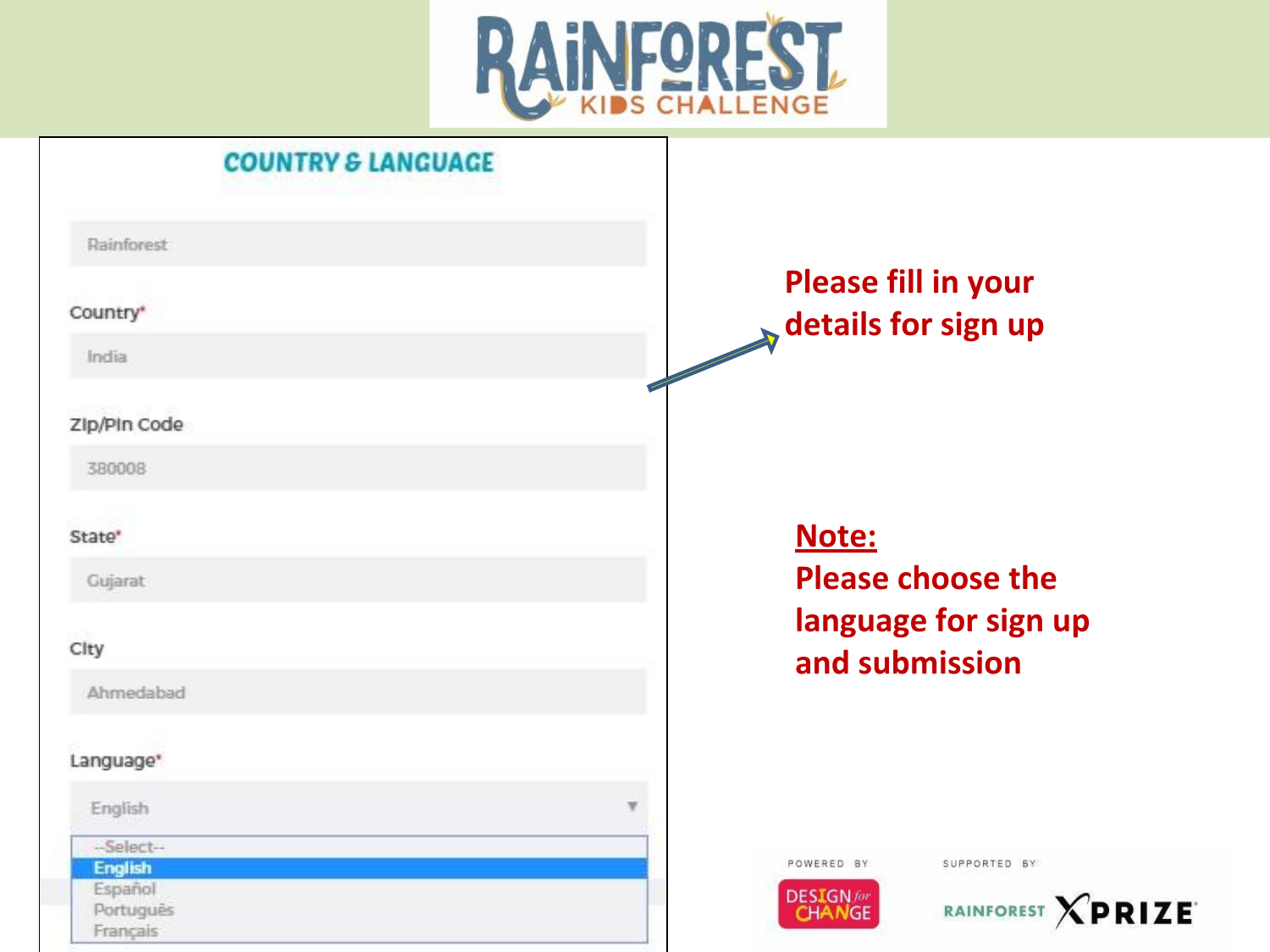![](_page_5_Picture_0.jpeg)

![](_page_5_Picture_1.jpeg)

POWERED BY

![](_page_5_Picture_4.jpeg)

![](_page_5_Picture_5.jpeg)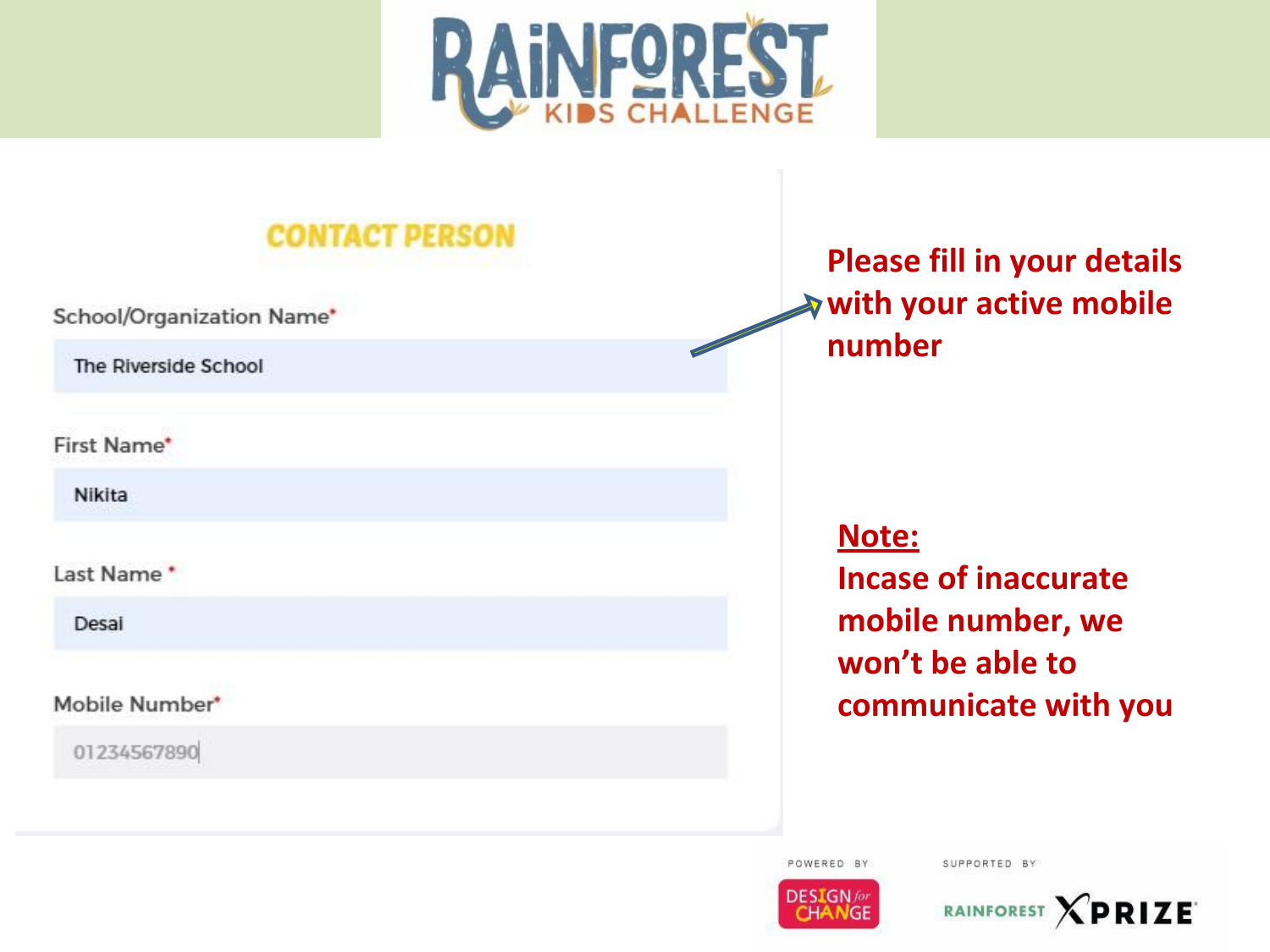![](_page_6_Picture_0.jpeg)

![](_page_6_Figure_1.jpeg)

**Type your active email id as username. Choose any password for yourself and make a note of it. and press the button for SIGN UP**

#### **Note:**

**Please use a password which you can remember later. It will be great if you can write it down somewhere to refer to later**

SUPPORTED BY

![](_page_6_Picture_5.jpeg)

POWERED BY

![](_page_6_Picture_6.jpeg)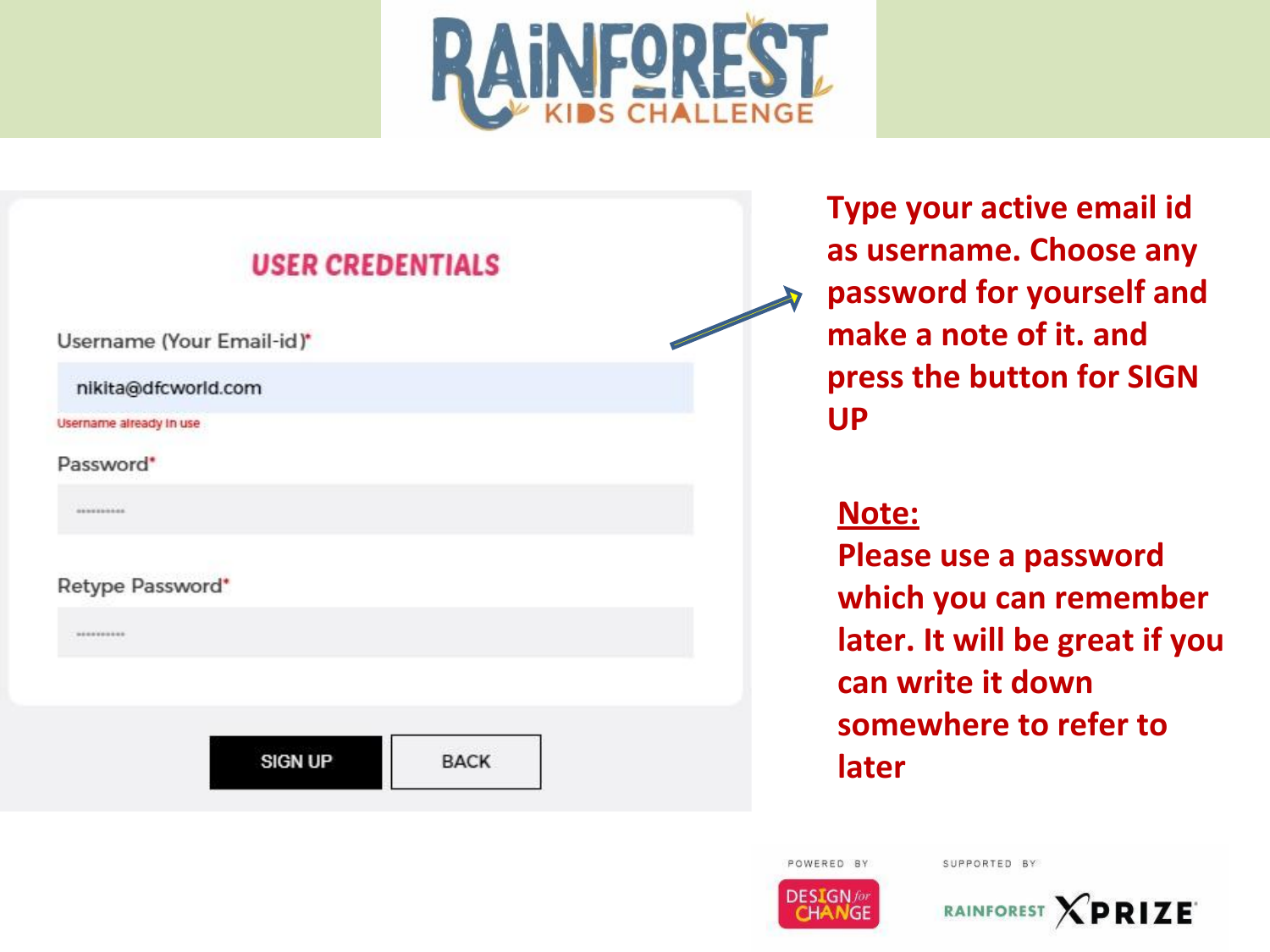![](_page_7_Picture_0.jpeg)

![](_page_7_Figure_1.jpeg)

**Note: You will receive a confirmation email from us, on the registered email id**

POWERED BY

SUPPORTED BY

![](_page_7_Picture_5.jpeg)

RAINFOREST **XPRIZE**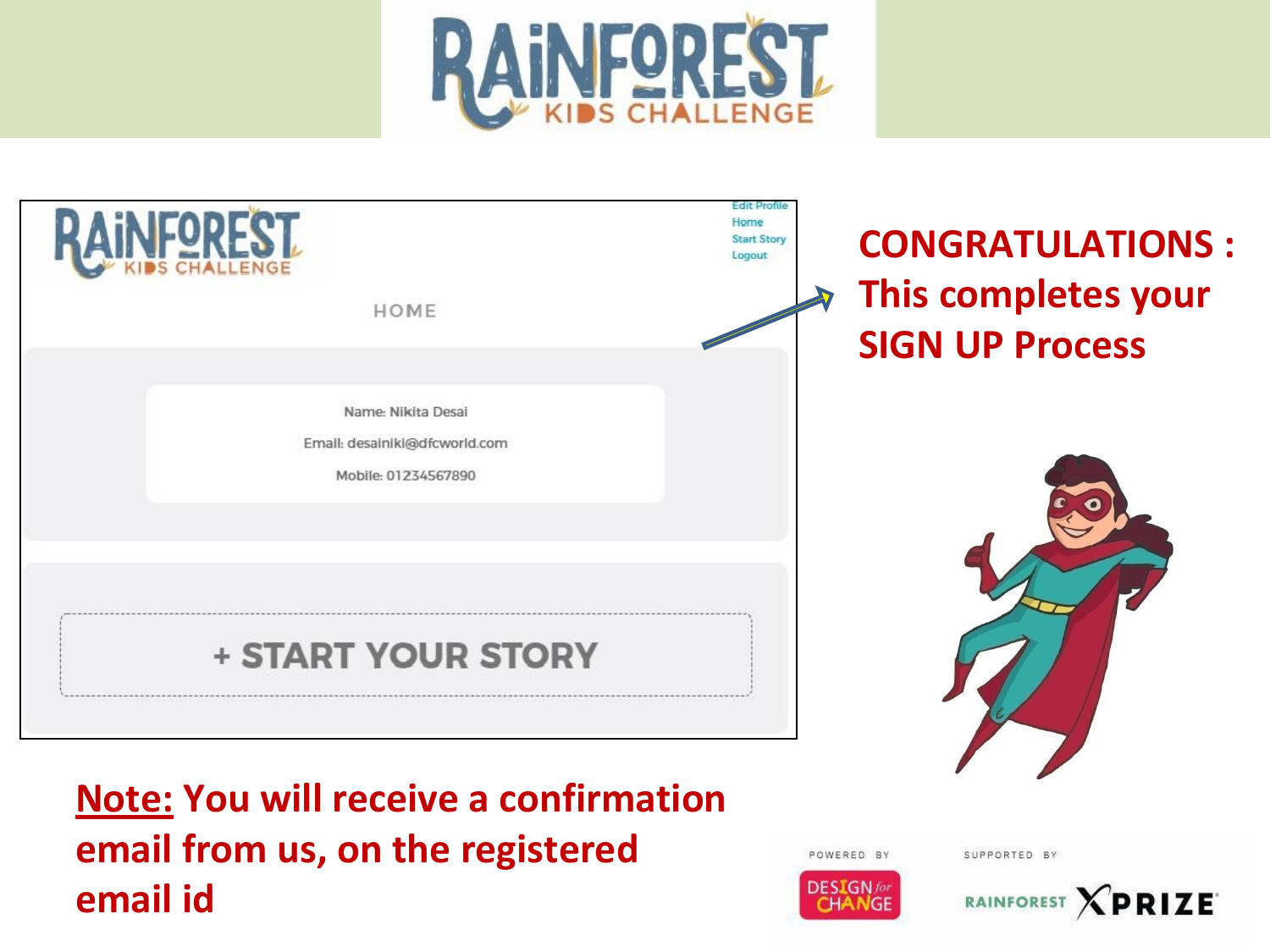![](_page_8_Picture_0.jpeg)

- **• Incase you have completed documenting your story of change, press START YOUR STORY**
- **• If you need more time before submitting your story, simply LOG OUT**
- **•Come back and SIGN IN to SUBMIT your story, whenever you are ready**

![](_page_8_Picture_4.jpeg)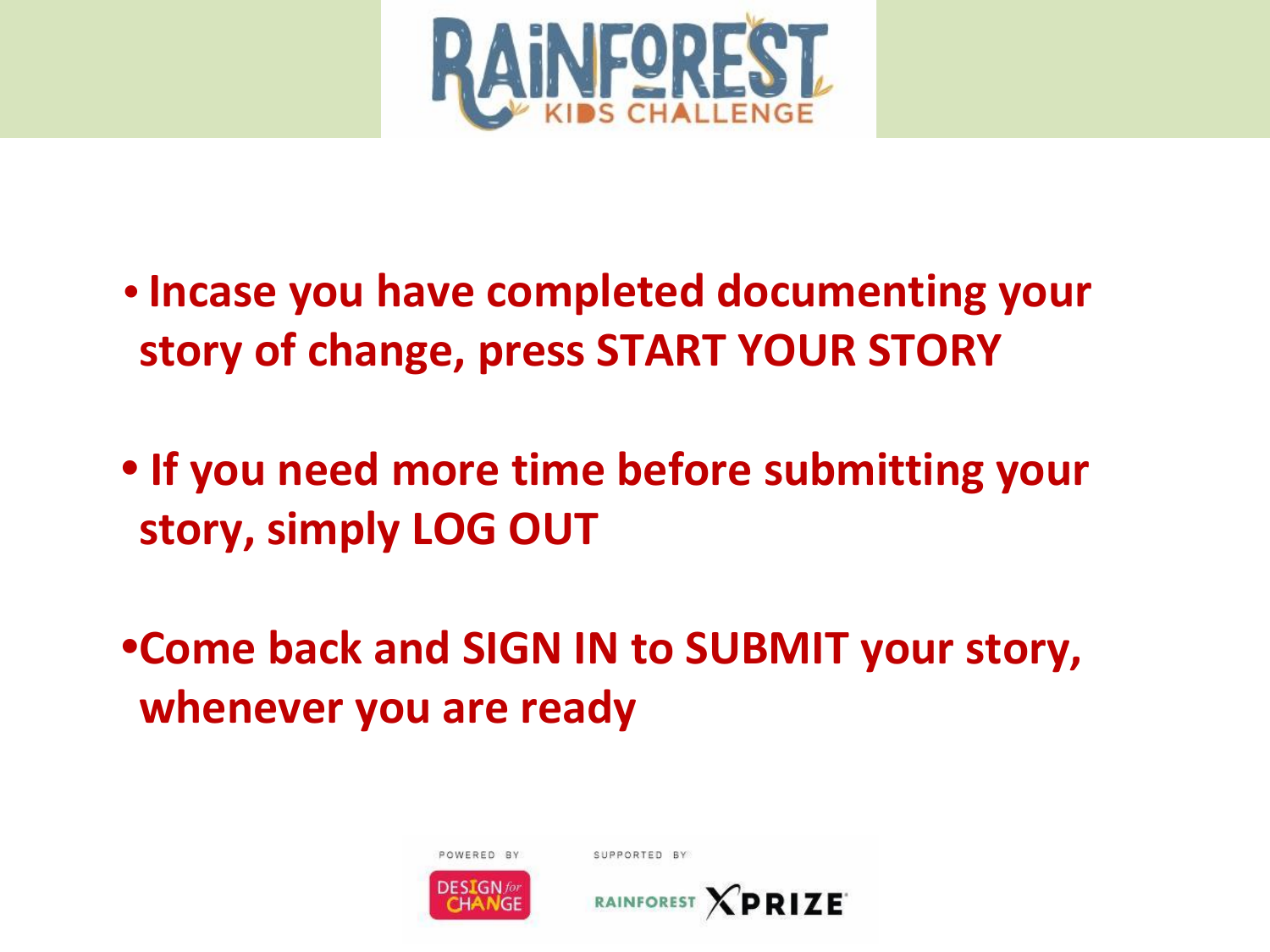![](_page_9_Picture_0.jpeg)

![](_page_9_Picture_1.jpeg)

POWERED BY

SUPPORTED BY

# **Part 2 Submission Process**

![](_page_9_Picture_5.jpeg)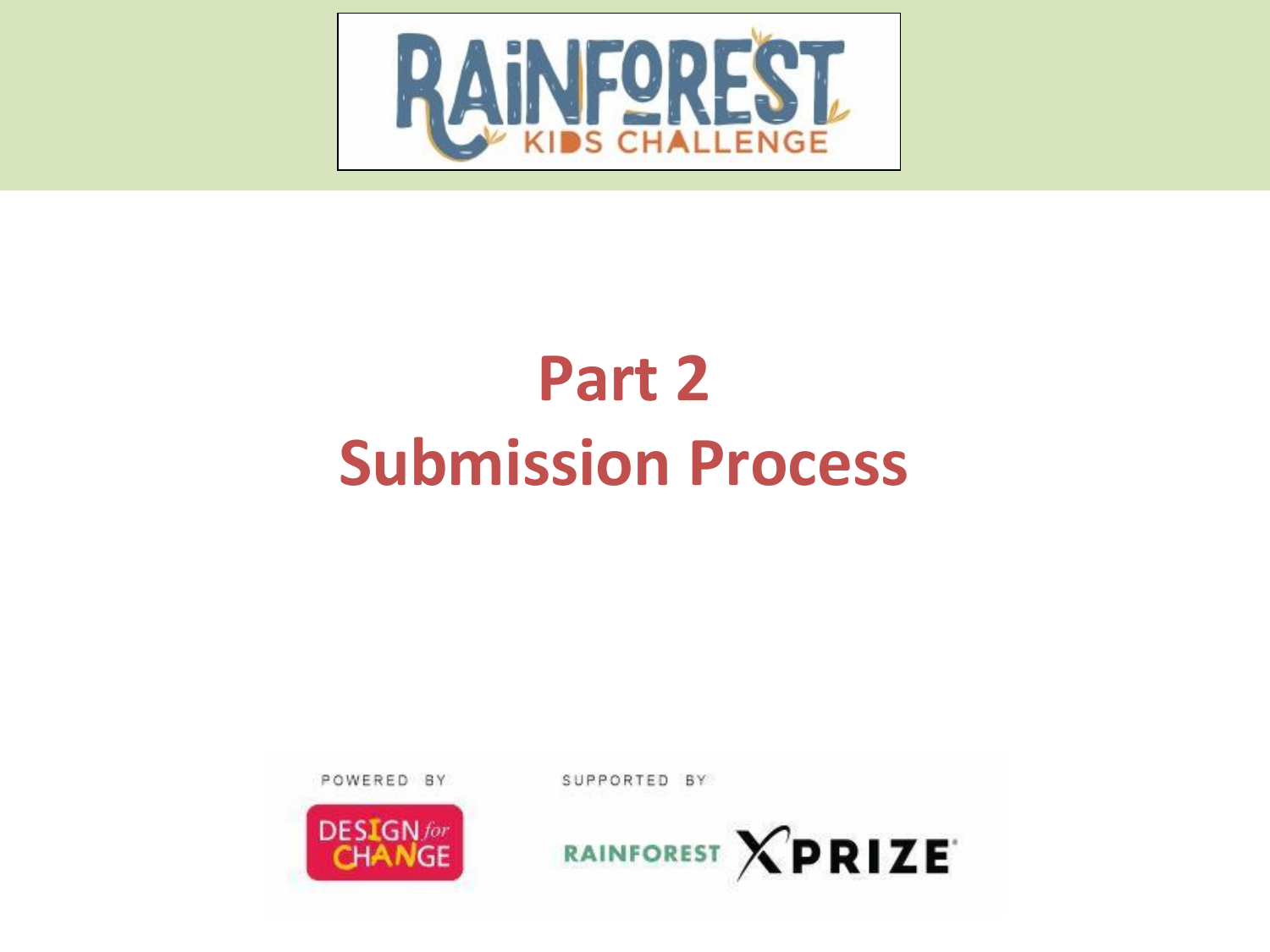![](_page_10_Picture_0.jpeg)

![](_page_10_Picture_1.jpeg)

**Edit Profile** Home **Start Story** Logout

HOME

Name: Nikita Desai

Email: desainiki@dfcworld.com

Mobile: 01234567890

You can submit your story by clicking on **START YOUR STORY** button

**+ START YOUR STORY** 

POWERED BY

![](_page_10_Picture_10.jpeg)

![](_page_10_Picture_11.jpeg)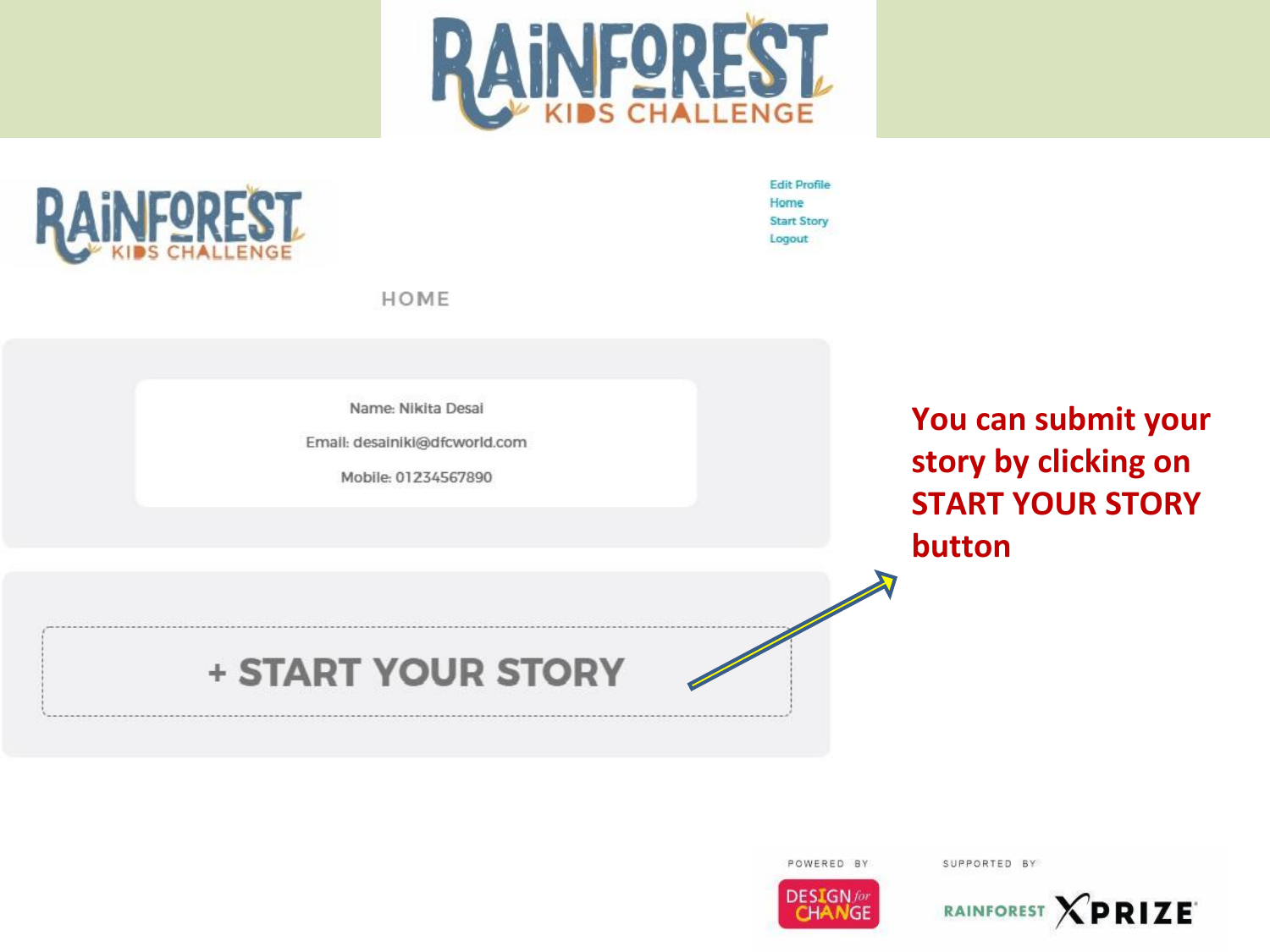![](_page_11_Picture_0.jpeg)

| rainforestsubmission.dfcworld.com/STORY<br>$\times$<br>orestsubmission.dfcworld.com wants to<br>Know your location | Welcome to the Riv                                                                                                                                                              | <b>Click on ALLOW for Geo</b><br>tagging your story |
|--------------------------------------------------------------------------------------------------------------------|---------------------------------------------------------------------------------------------------------------------------------------------------------------------------------|-----------------------------------------------------|
| <b>Block</b><br>Allow                                                                                              |                                                                                                                                                                                 | <b>Click on I AGREE and</b><br>press SUBMIT         |
|                                                                                                                    | $\mathbf{x}$<br>The stories submitted will become the<br>property of DFC. They may be published or<br>used in ways DFC may deem fit."<br>I AGREE<br><b>SUBMIT</b><br>Rainforest | <b>PLEASE NOTE:</b><br>The stories, pictures        |
|                                                                                                                    | Country                                                                                                                                                                         | and videos submitted<br>by you will become          |
|                                                                                                                    | Language."<br><b>English</b>                                                                                                                                                    | property of DFC                                     |
|                                                                                                                    |                                                                                                                                                                                 |                                                     |

![](_page_11_Picture_2.jpeg)

![](_page_11_Picture_3.jpeg)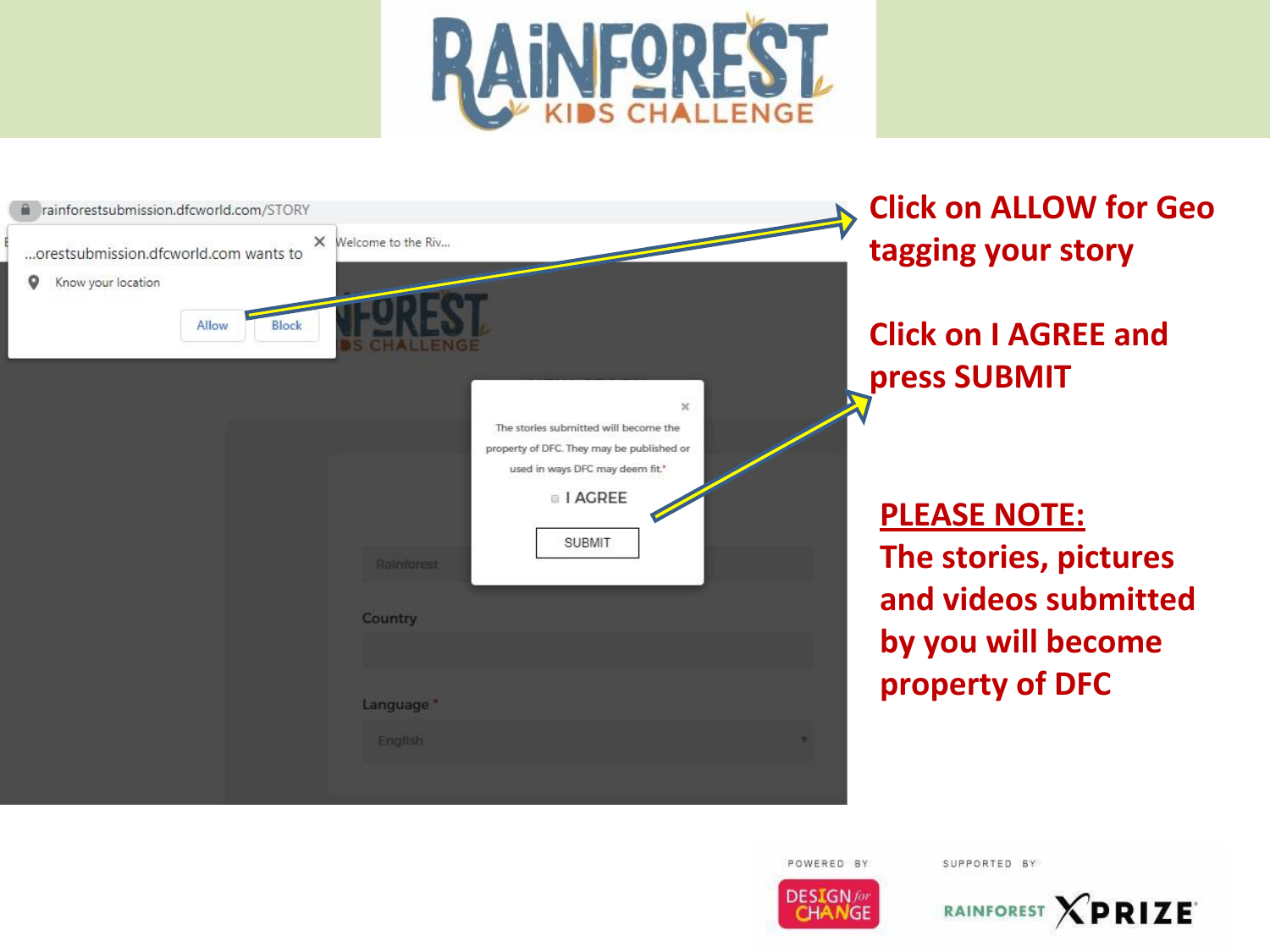![](_page_12_Picture_0.jpeg)

## **Guidelines regarding Story Submission**

It is obligatory to **upload a video** with your story, where you and your team will be able to explain your project well. This will help our jury to get to know you better!

The video must be uploaded on YouTube and must be subtitled in English. You will have to copy paste the YouTube link.

![](_page_12_Picture_4.jpeg)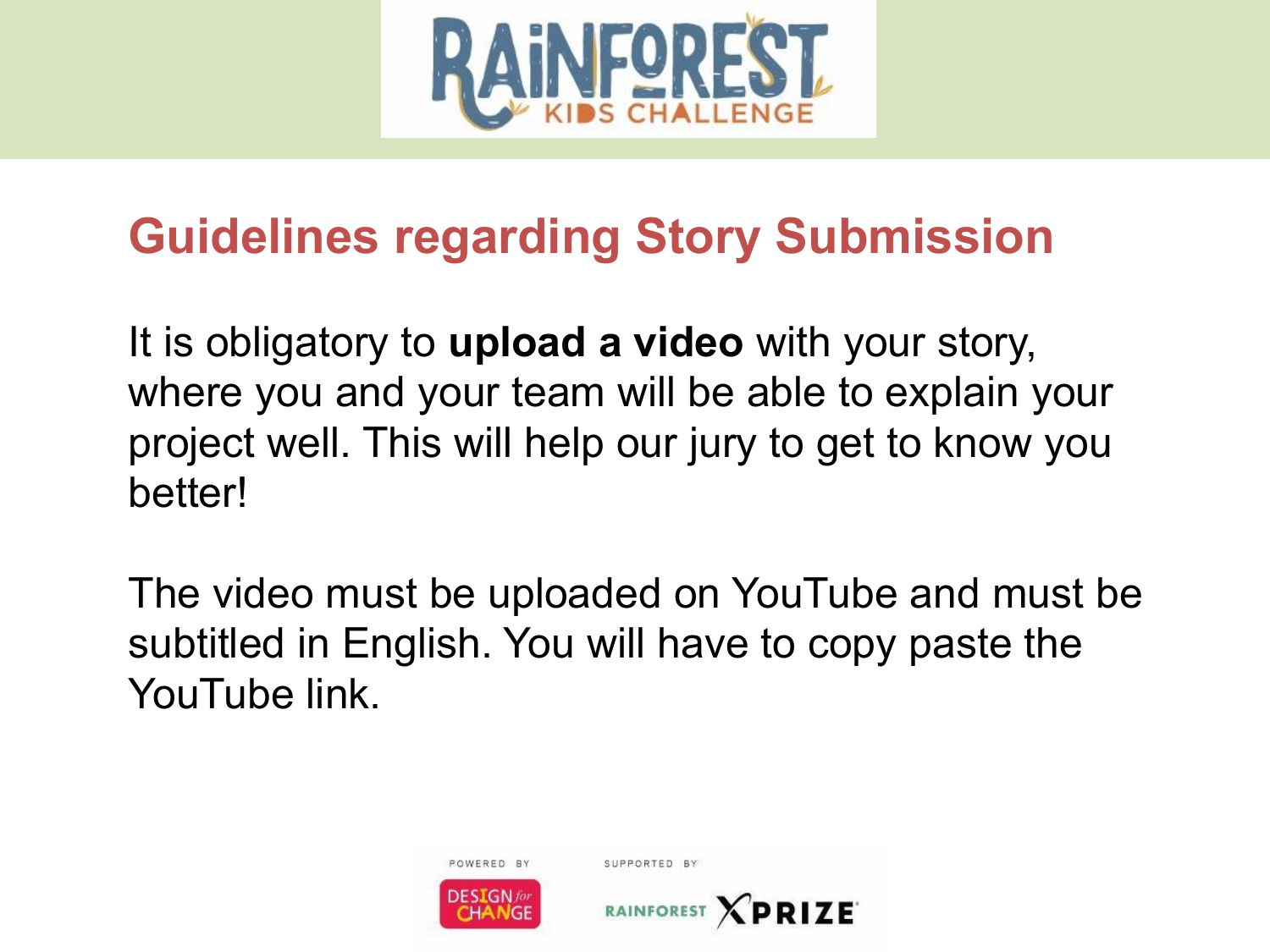![](_page_13_Picture_0.jpeg)

![](_page_13_Picture_1.jpeg)

Nikita Desai **Edit Profile** Home Logout

NEW STORY

![](_page_13_Figure_4.jpeg)

Add the name of your country and choose the language

POWERED BY

![](_page_13_Picture_8.jpeg)

![](_page_13_Picture_9.jpeg)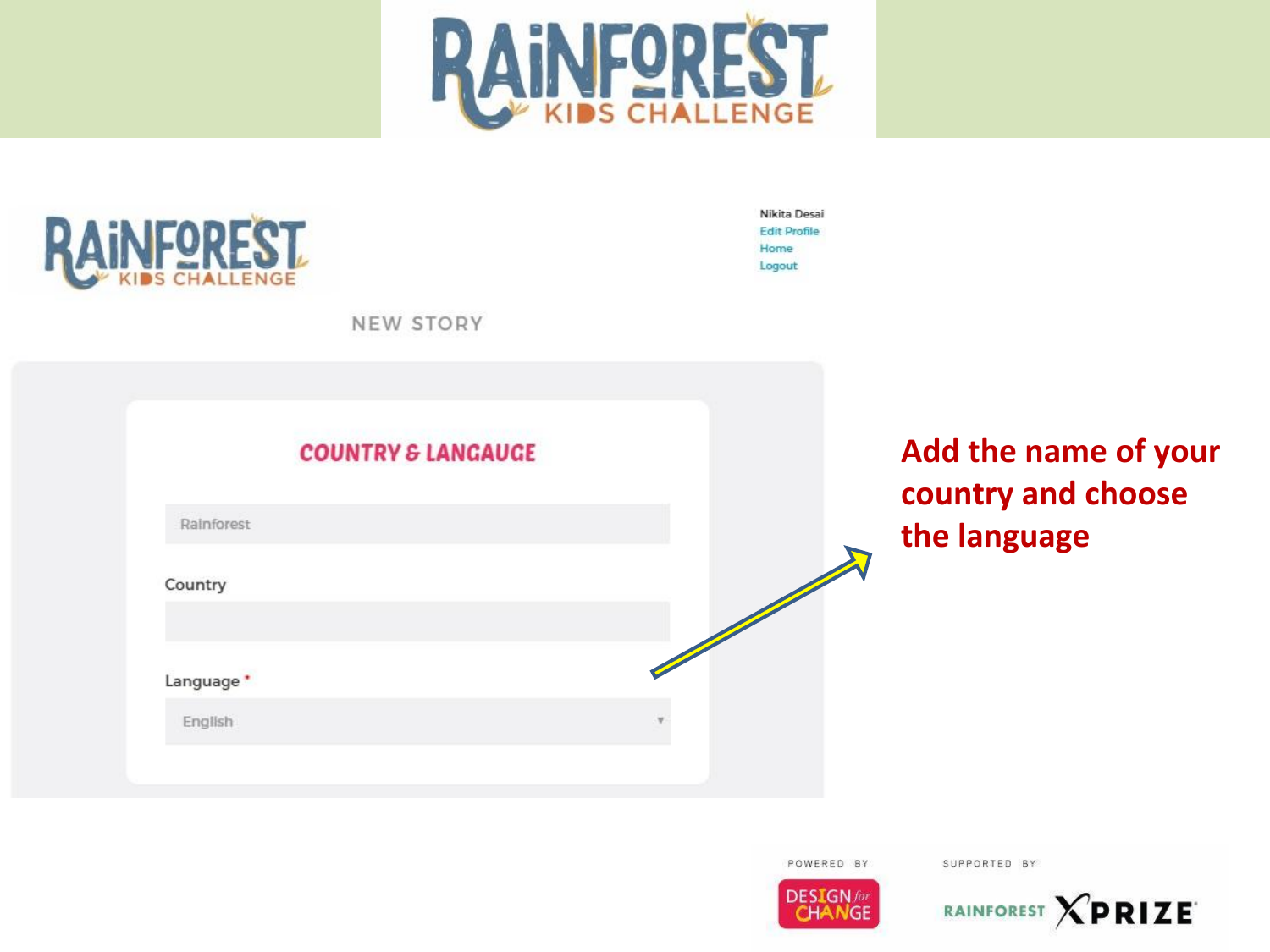![](_page_14_Picture_0.jpeg)

![](_page_14_Figure_1.jpeg)

![](_page_14_Picture_2.jpeg)

![](_page_14_Picture_4.jpeg)

![](_page_14_Picture_5.jpeg)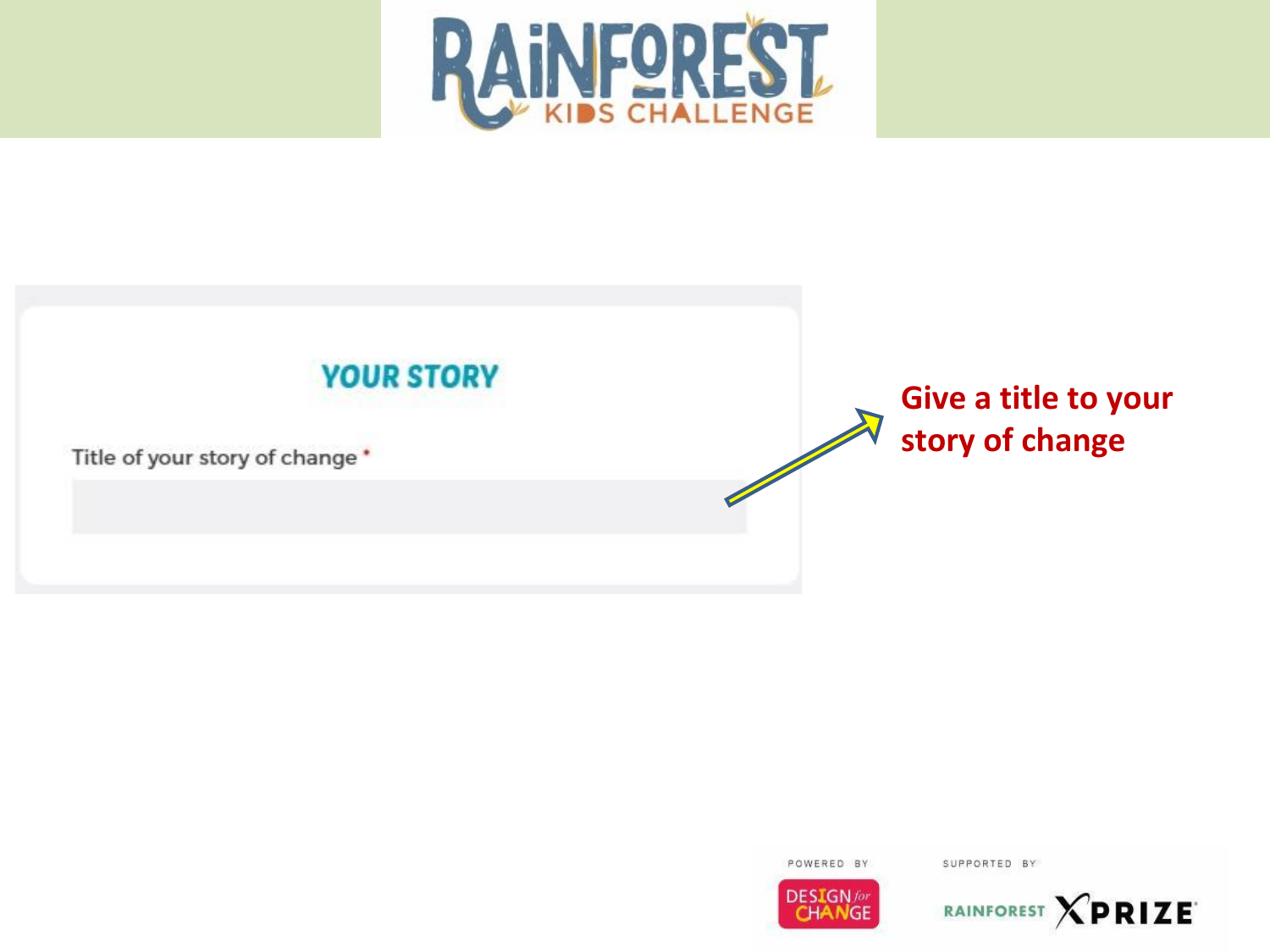![](_page_15_Picture_0.jpeg)

### **MENTOR/TEACHER**

#### School/Organization Name \*

Udgam School

#### Organization Type

Private School

#### Name of Mentor / Teacher \*

Nikita Desai

#### Teacher's Mobile Number\*

01234567890

#### Teacher's Email ID \*

desainiki@dfcworld.com

**Click on the drop** down button and **SELECT the type of** your organization

**•Private School •Public School •NGO •Others** 

### **Fill in other details**

![](_page_15_Picture_15.jpeg)

![](_page_15_Picture_17.jpeg)

![](_page_15_Picture_18.jpeg)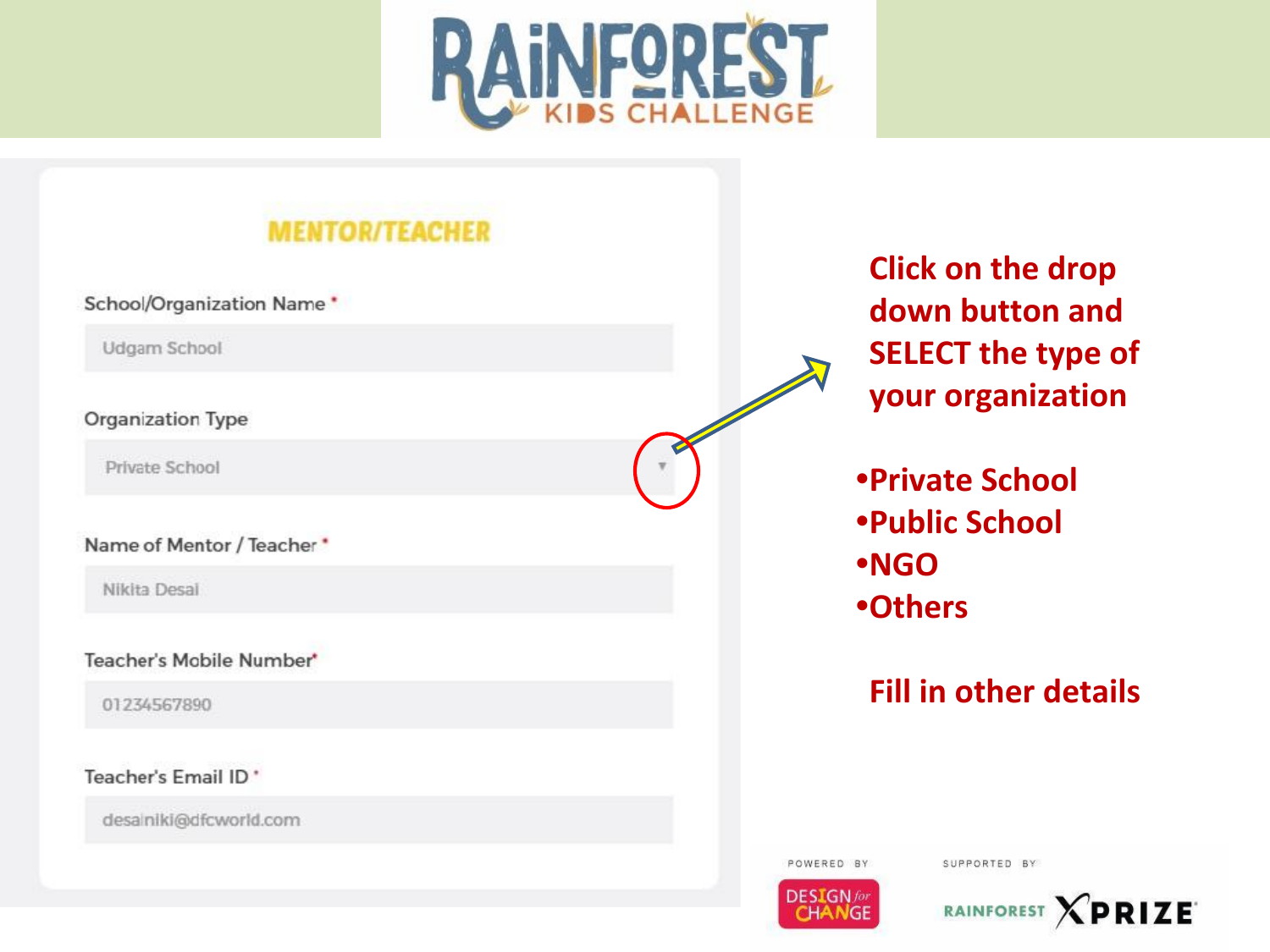![](_page_16_Picture_0.jpeg)

| ADDRESS INFORMATI        |                                                                           |
|--------------------------|---------------------------------------------------------------------------|
| Address <sup>*</sup>     |                                                                           |
| Zip/Pin Code *<br>380008 | <b>Fill in the Address, Zip</b><br>code, State and City<br>of your school |
| State *<br>Gujarat       |                                                                           |
| City *<br>Ahmedabad      |                                                                           |

![](_page_16_Picture_2.jpeg)

![](_page_16_Picture_4.jpeg)

![](_page_16_Picture_5.jpeg)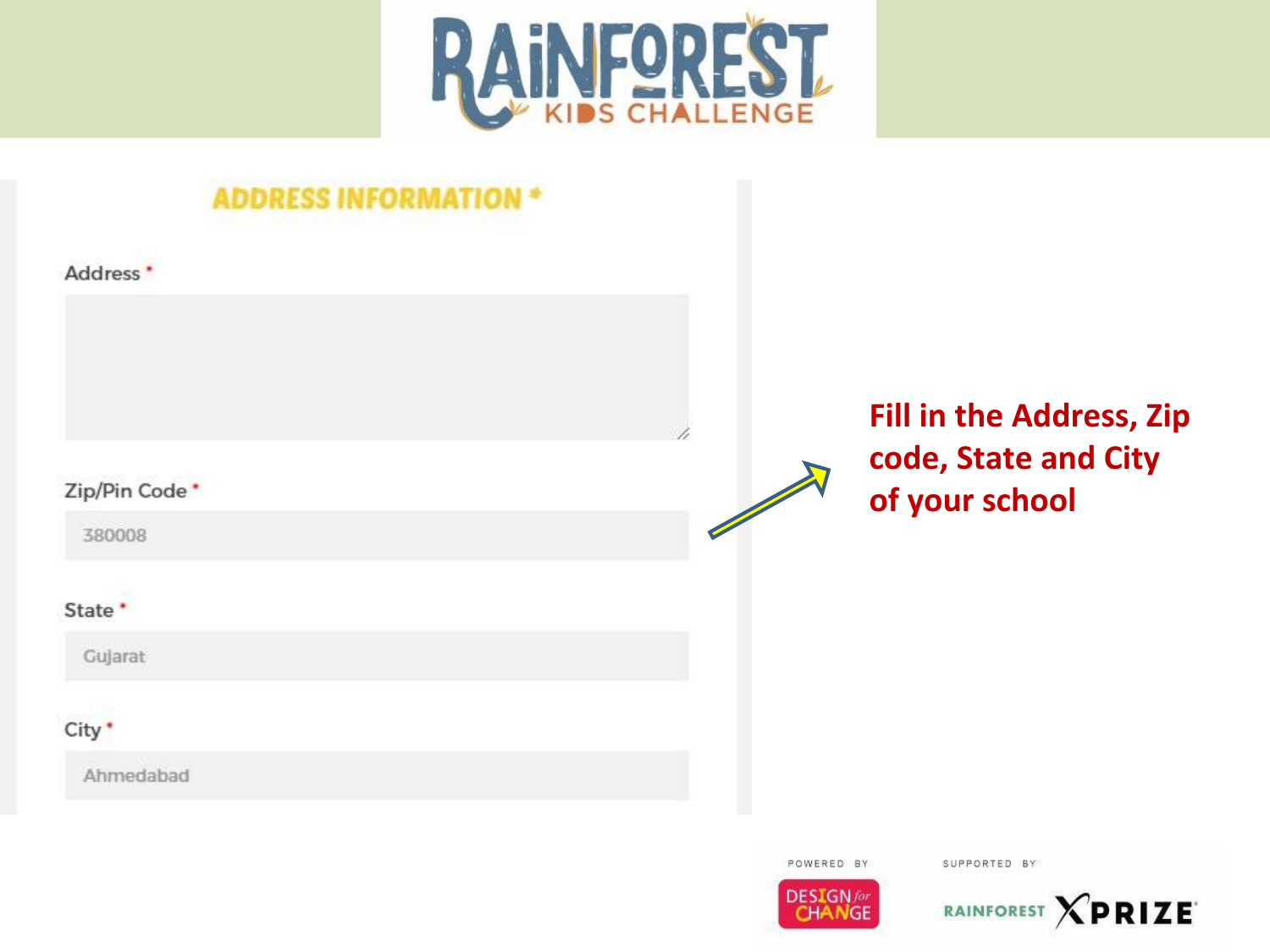![](_page_17_Picture_0.jpeg)

![](_page_17_Figure_1.jpeg)

**DESIGN** for **CHANGE** 

![](_page_17_Picture_3.jpeg)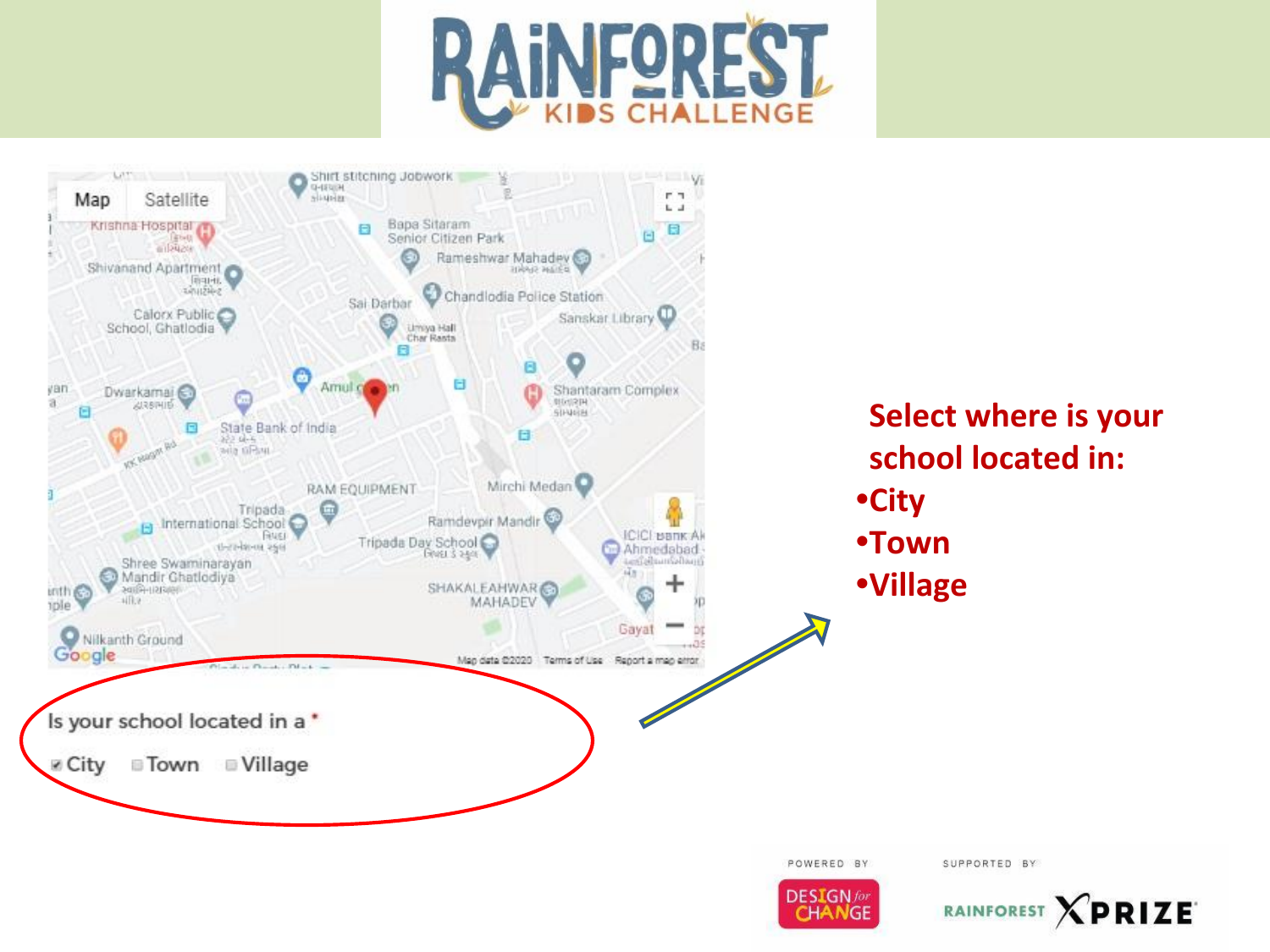![](_page_18_Picture_0.jpeg)

![](_page_18_Figure_1.jpeg)

**Click on the drop down and choose the age group of your students**

**Press SUBMIT and start adding the details of FIDS process**

POWERED BY

![](_page_18_Picture_6.jpeg)

![](_page_18_Picture_7.jpeg)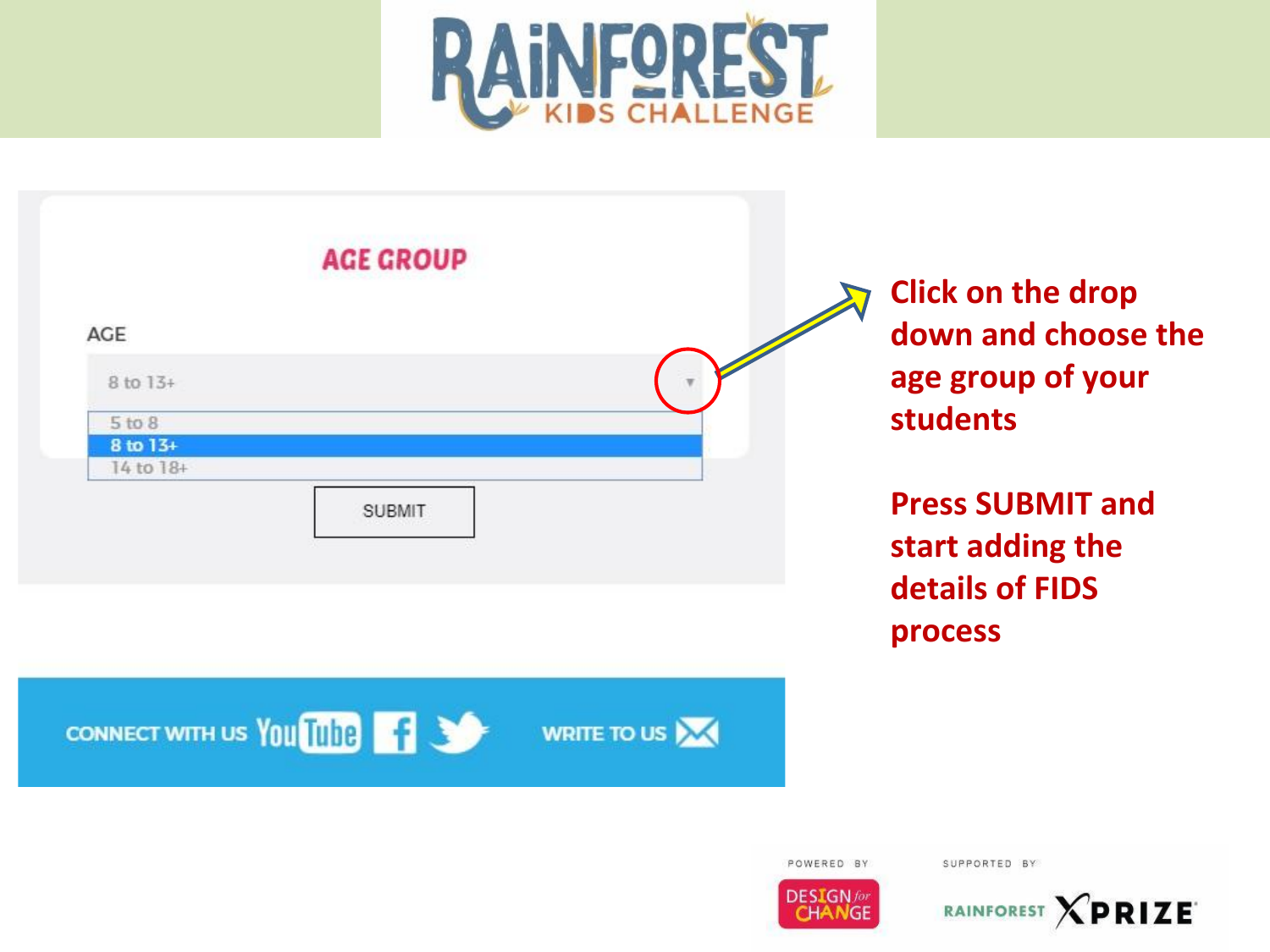![](_page_19_Picture_0.jpeg)

![](_page_19_Picture_1.jpeg)

**Edit Profile** Home Logout

**SUBMISSION FORM** 

#### **Together WE CAN**

Please answer the following questions to complete your submission.

![](_page_19_Picture_6.jpeg)

1. State the problem chosen to work and why."

Step 1: It is important to answer all the questions in each sections, to upload your story successfully

### **Press SAVE button**

SAVE

![](_page_19_Picture_11.jpeg)

![](_page_19_Picture_13.jpeg)

![](_page_19_Picture_14.jpeg)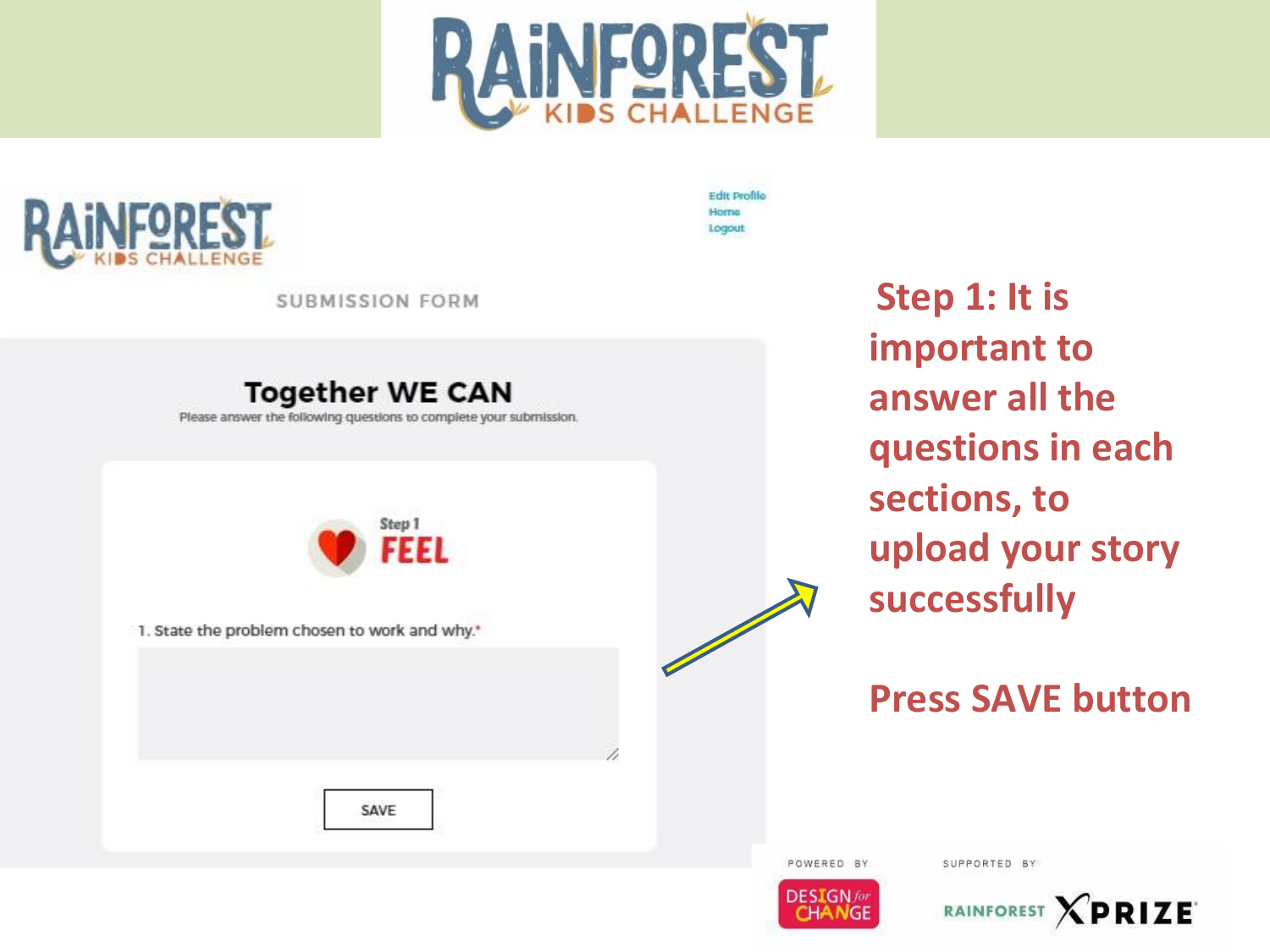![](_page_20_Picture_0.jpeg)

![](_page_20_Figure_1.jpeg)

POWERED BY

![](_page_20_Picture_4.jpeg)

![](_page_20_Picture_5.jpeg)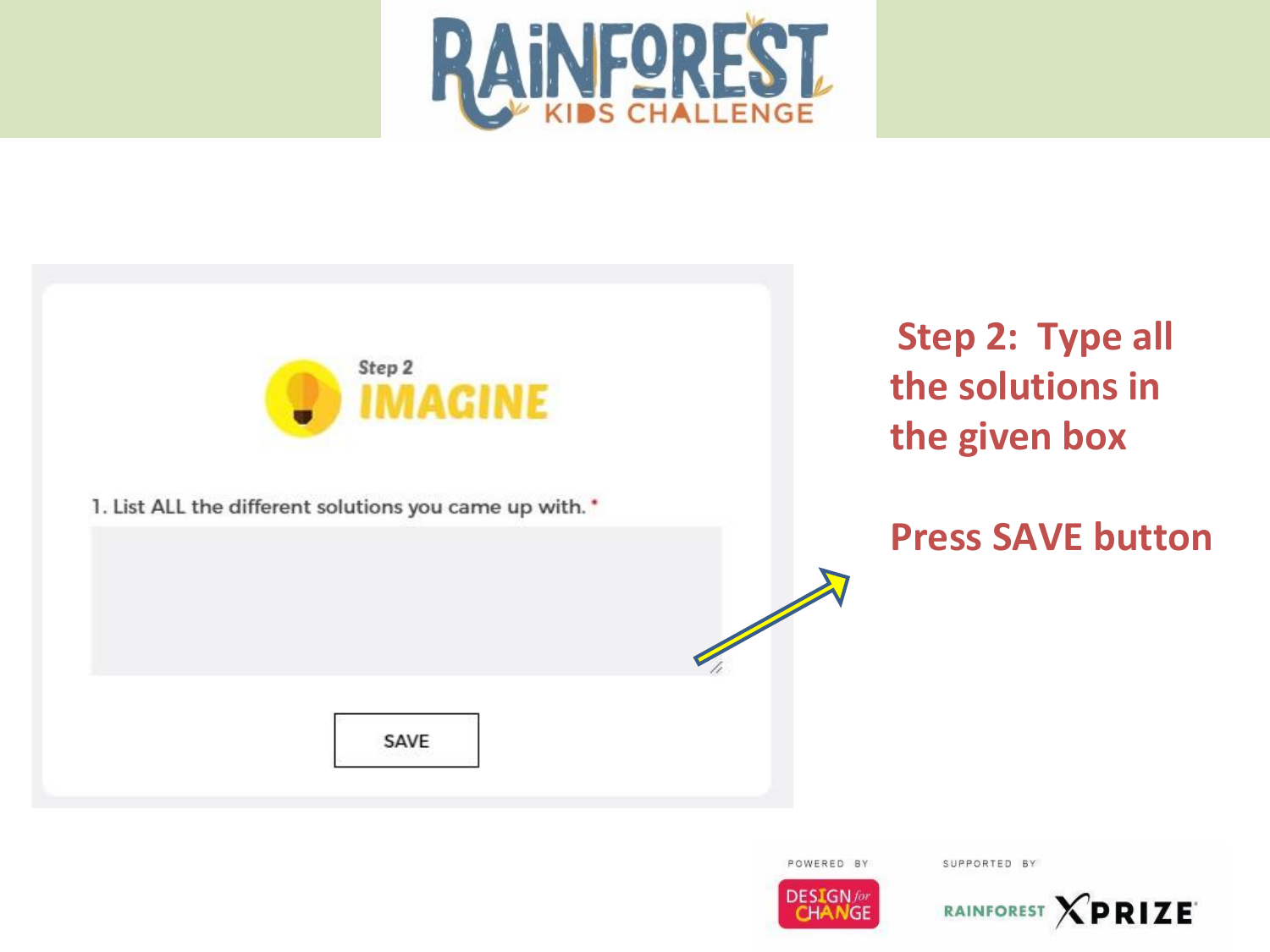![](_page_21_Picture_0.jpeg)

![](_page_21_Picture_1.jpeg)

1. Describe very briefly the process of implementing your solution(s). \*

**Step 3: Answer all the questions in this section**

2. What was the result or impact of your project? \*

![](_page_21_Picture_5.jpeg)

![](_page_21_Picture_6.jpeg)

SUPPORTED BY

POWERED BY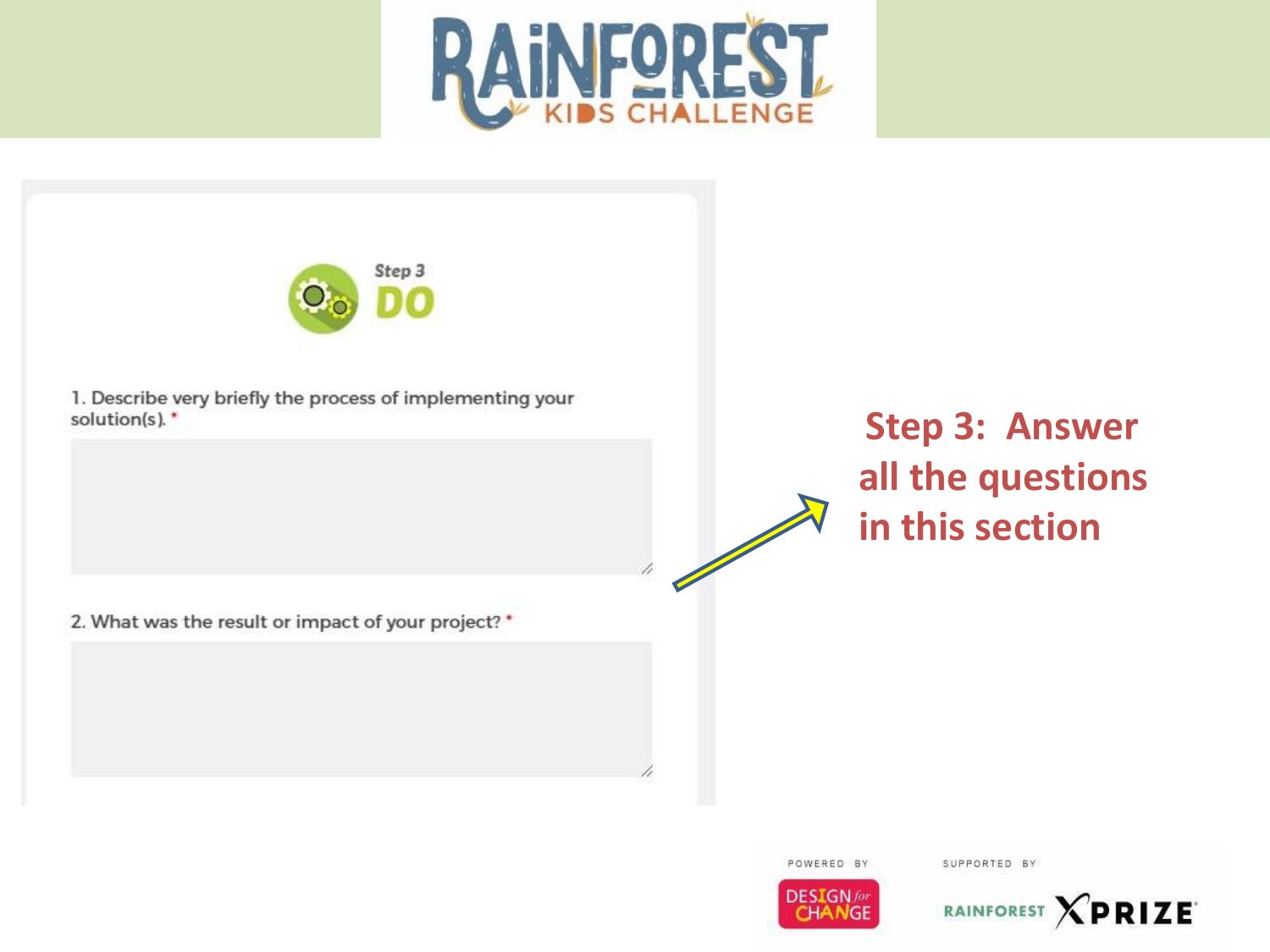![](_page_22_Picture_0.jpeg)

3. A) How many people were Impacted by your solution(s)? \*

 $\ddot{v}$ 

B) What did the impacted people have to say about your project? Provide 2 quotes or testimonials: \*

4. What challenges did you encounter while implementing your project, and how did you overcome them? \*

5. How long did it take to implement your solution? \* 0-7 Days 07-15 Days 015-30 Days **MORE THAN 30 DAYS** 

Which global goals does your story align with?

**Step 3: Answer all the questions in this section**

**SELECT the Global Goal that your story aligns with**

**Press SAVE button**

POWERED BY

SUPPORTED BY

![](_page_22_Picture_11.jpeg)

**XPRIZE RAINFOREST** 

SAVE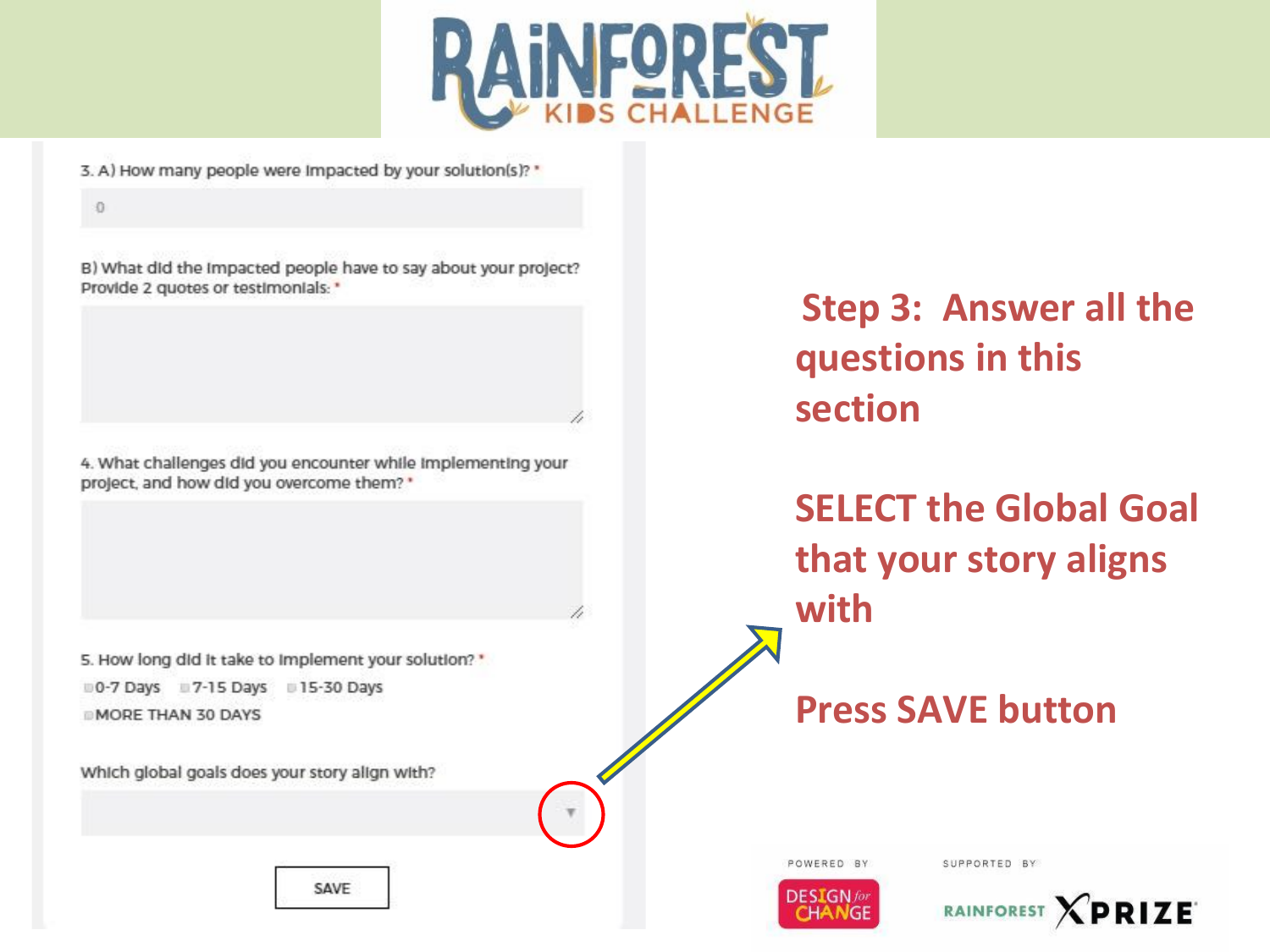![](_page_23_Picture_0.jpeg)

![](_page_23_Picture_1.jpeg)

1. How did you share your project with your school and community? Who did you share your project with? What was their response? \*

2. Approximately how many people did you share your story of change with? \*

**Step 4: Answer all the questions in this section** 

**Press SAVE button**

POWERED BY

**DESIGN** for

**Proceed to add the YouTube link of the story by clicking on the button ADD IMAGES/VIDEOS**

![](_page_23_Picture_7.jpeg)

![](_page_23_Picture_8.jpeg)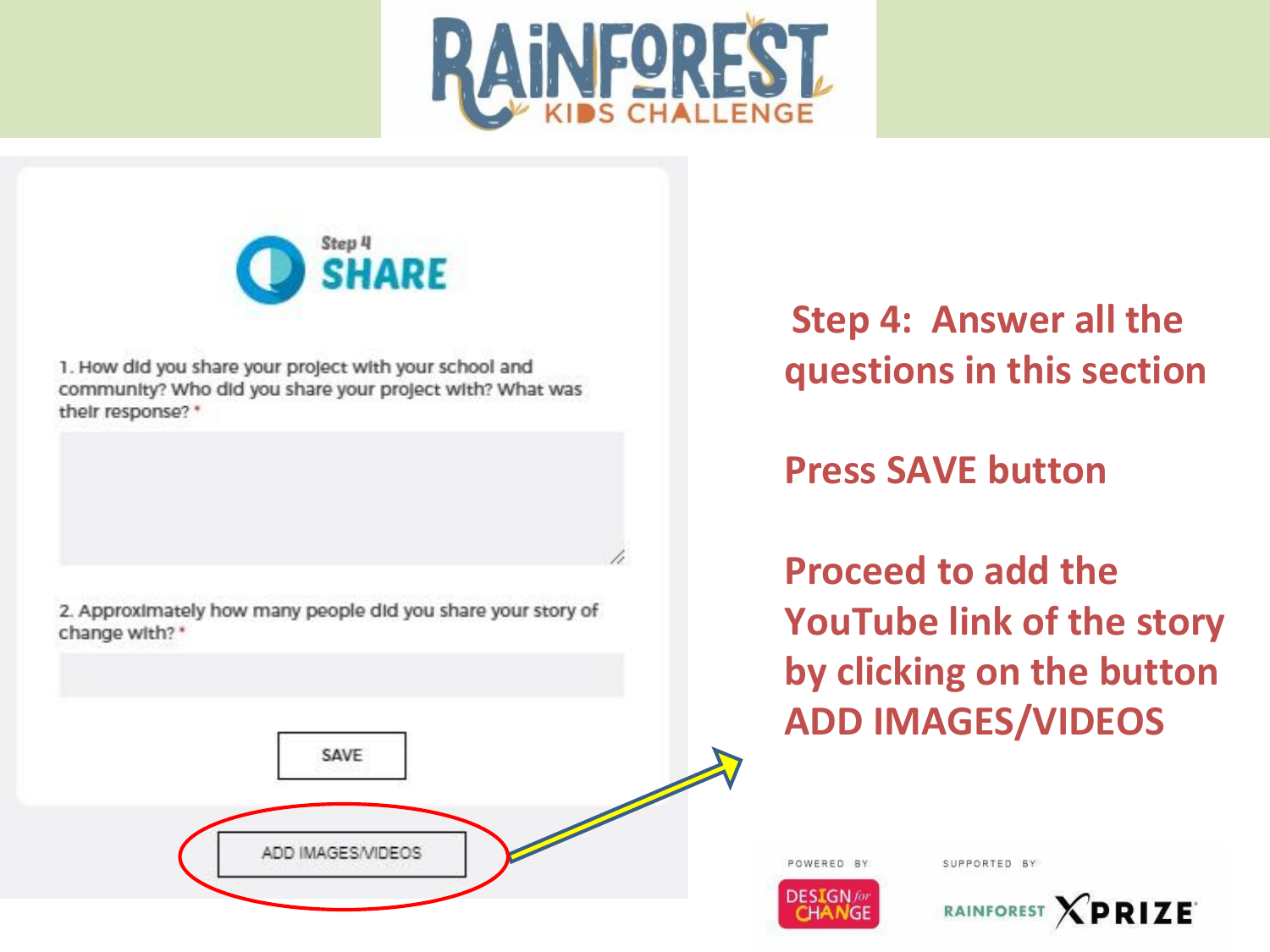![](_page_24_Picture_0.jpeg)

![](_page_24_Picture_1.jpeg)

**Edit Profile** Home Logout

**SUBMISSION FORM** 

![](_page_24_Figure_4.jpeg)

## You can ADD 1 to 4 pictures for the FEEL **Section**

POWERED BY

![](_page_24_Picture_8.jpeg)

![](_page_24_Picture_9.jpeg)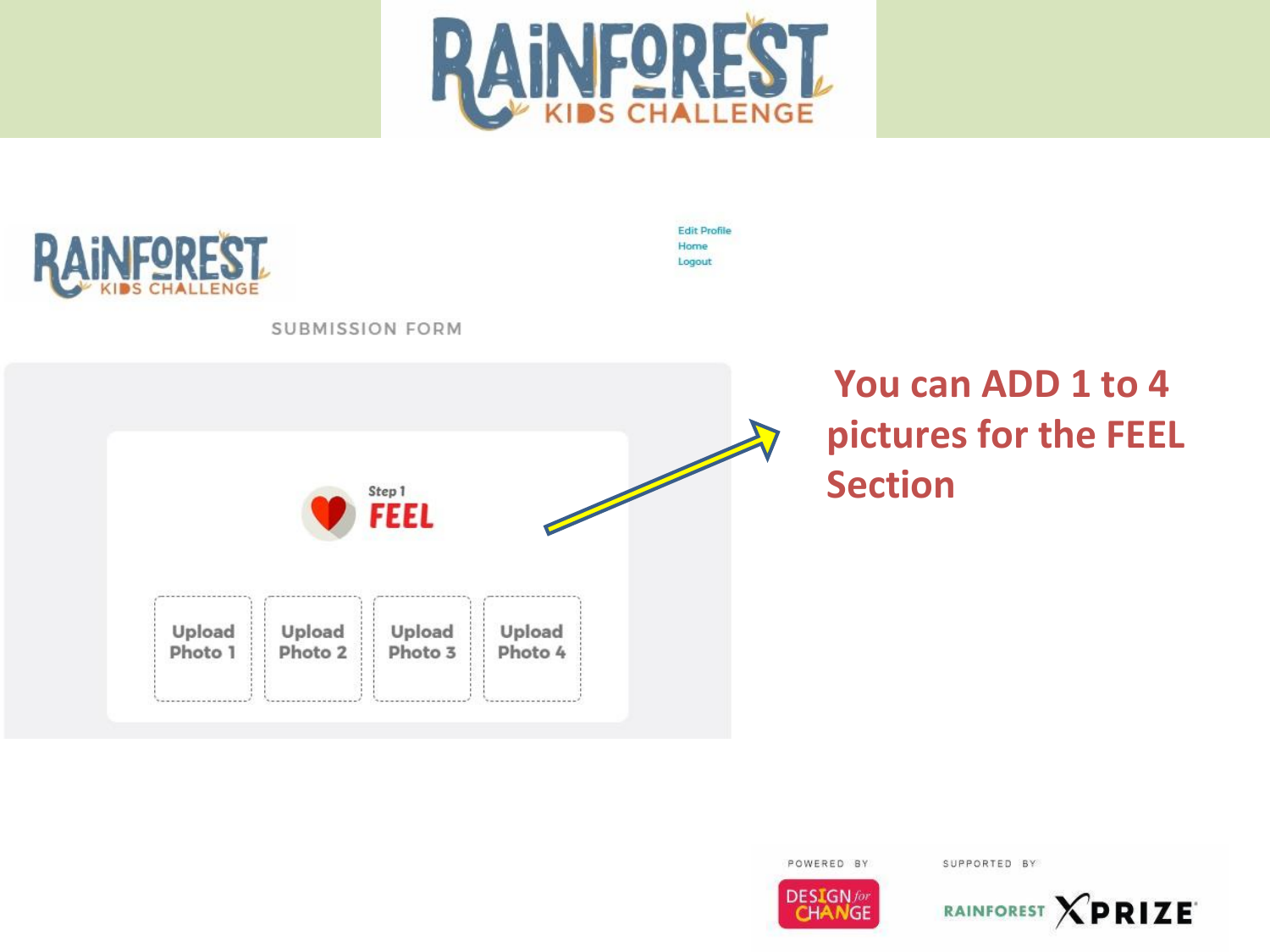![](_page_25_Picture_0.jpeg)

![](_page_25_Figure_1.jpeg)

![](_page_25_Picture_2.jpeg)

![](_page_25_Picture_4.jpeg)

![](_page_25_Picture_5.jpeg)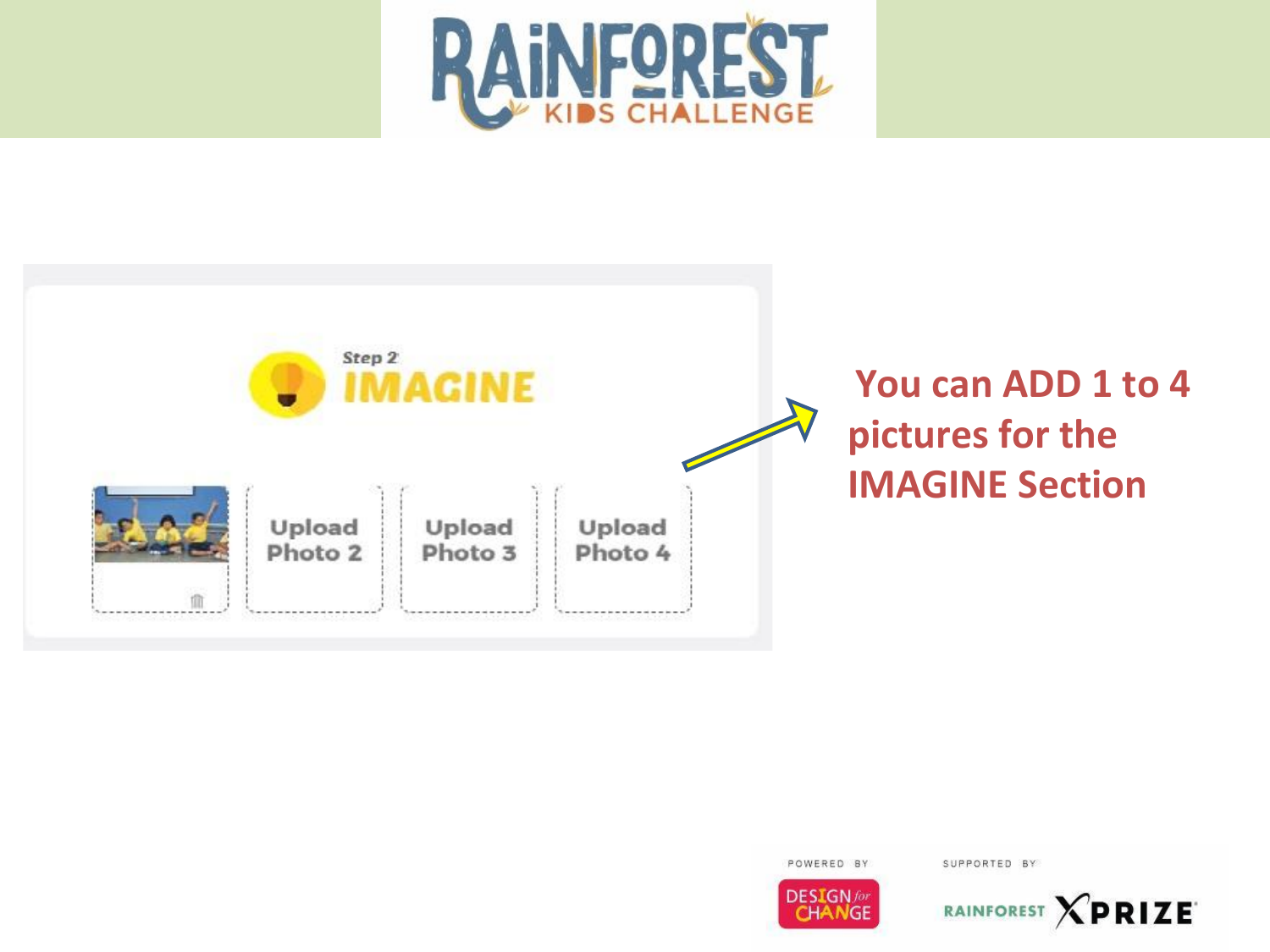![](_page_26_Picture_0.jpeg)

![](_page_26_Figure_1.jpeg)

## **You can ADD 1 to 4 pictures for the DO Section**

POWERED BY

![](_page_26_Picture_4.jpeg)

![](_page_26_Picture_5.jpeg)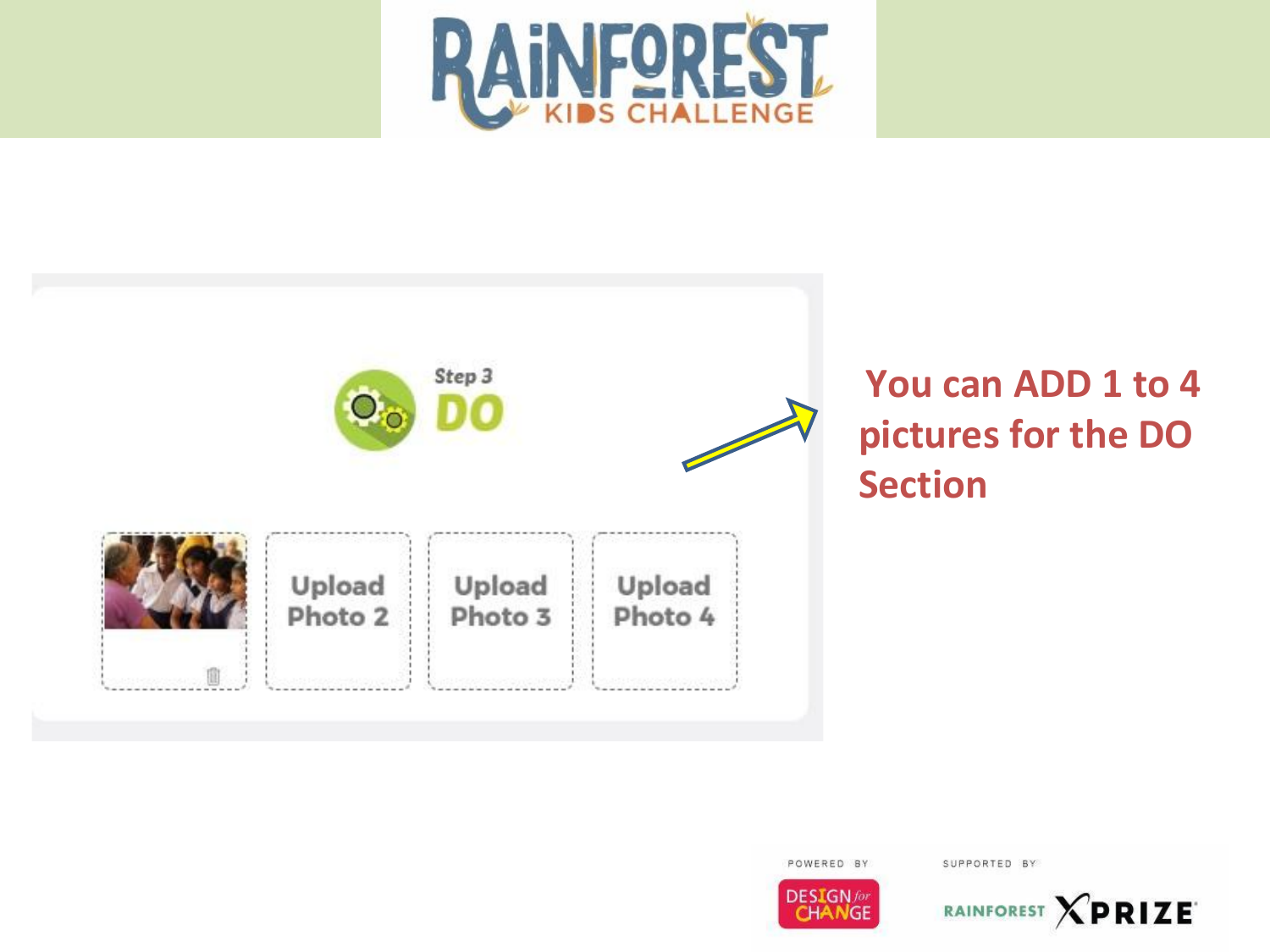![](_page_27_Picture_0.jpeg)

![](_page_27_Figure_1.jpeg)

POWERED BY

![](_page_27_Picture_4.jpeg)

![](_page_27_Picture_5.jpeg)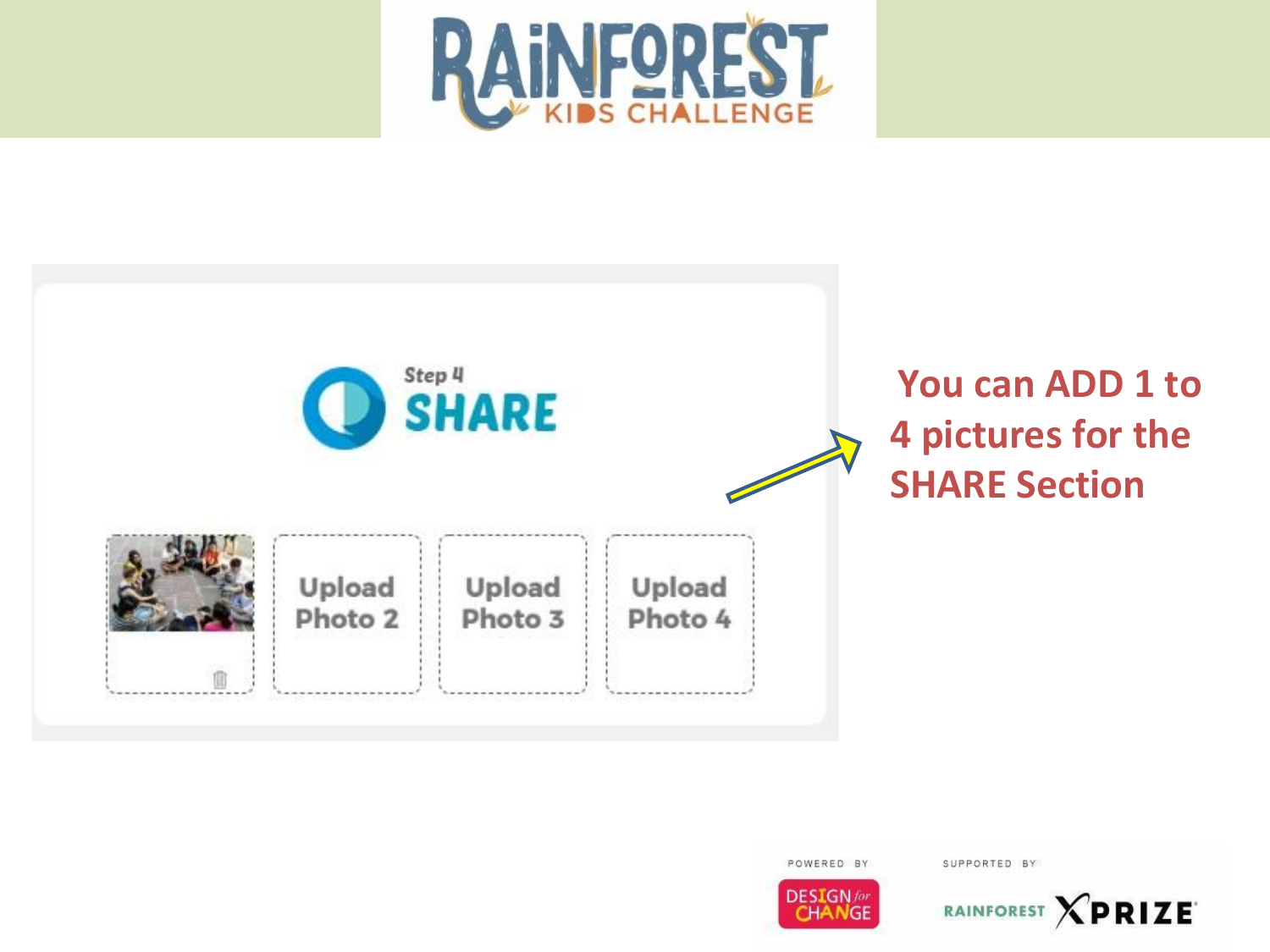![](_page_28_Picture_0.jpeg)

## **How to upload your video on YouTube**

- **• Once you have finished making your three minute video you need to upload the video on YOUTUBE.COM**
- **• Begin by signing into [www.youtube.com](http://www.youtube.com/)**
- **• Click the 'Upload' button at the top of the page**
- **• Before you start uploading the video, you can choose the video privacy settings. Make sure you choose to make your video public, so that it is visible to everyone**
- **• Then, click in the "Details" button and "More Options", to add the subtitles in English**
- **• Click PUBLISH to finish uploading your video**

![](_page_28_Picture_8.jpeg)

POWERED BY

**RAINFOREST**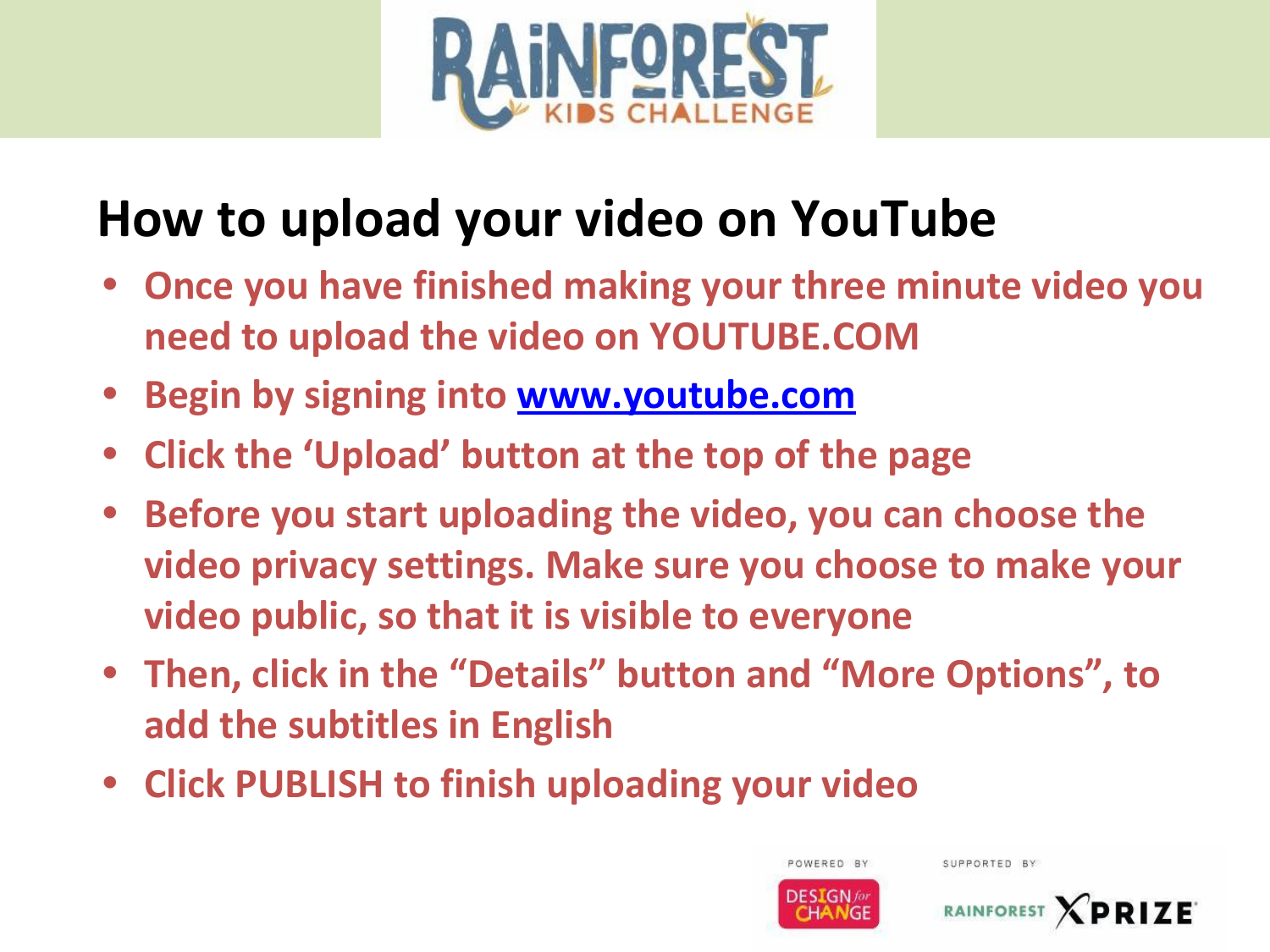![](_page_29_Picture_0.jpeg)

## **How to copy your YouTube video's link**

![](_page_29_Picture_2.jpeg)

## **Click on the SHARE icon below the YouTube video**

POWERED BY

![](_page_29_Picture_6.jpeg)

![](_page_29_Picture_7.jpeg)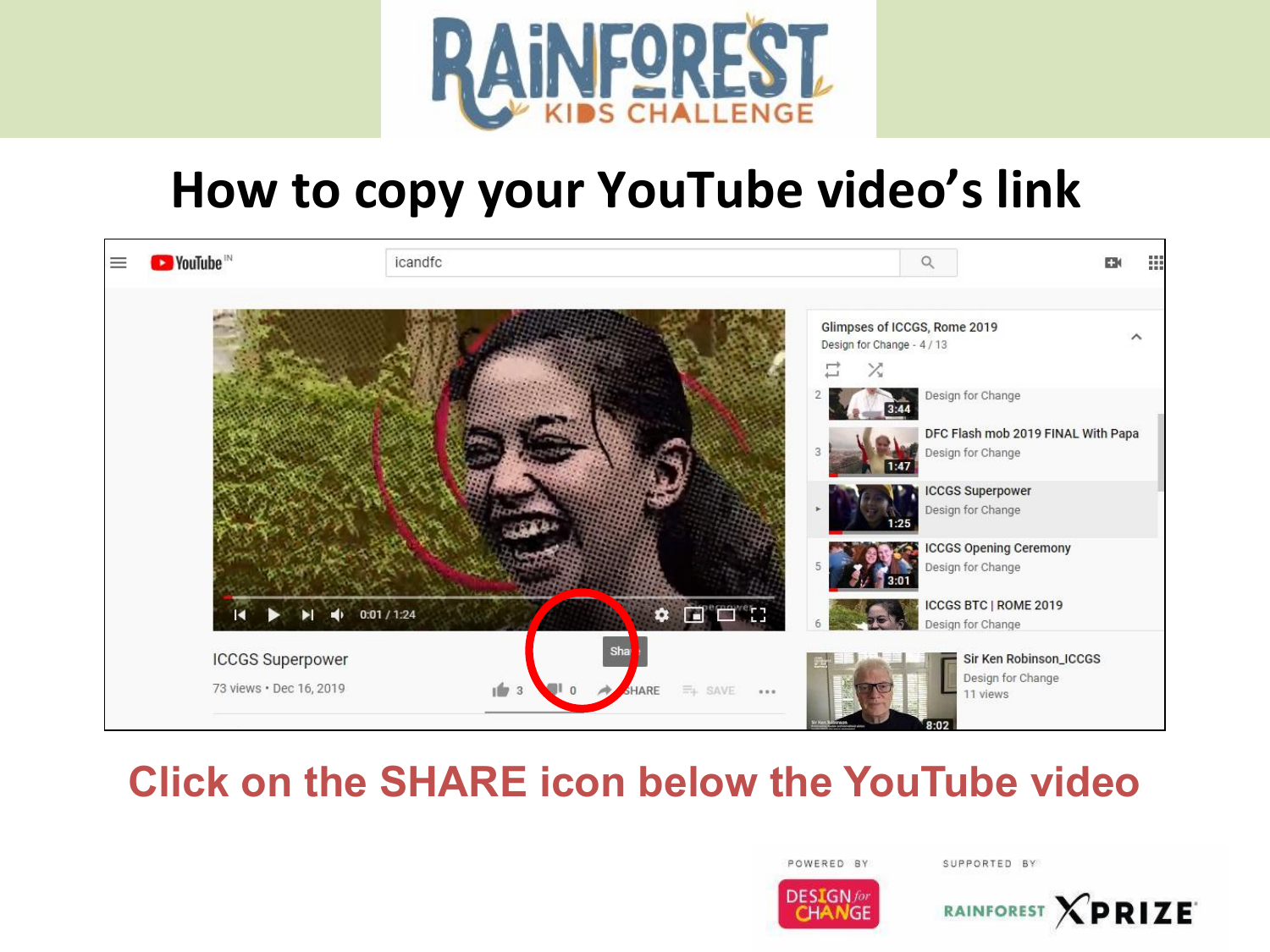![](_page_30_Picture_0.jpeg)

## **How to copy your YouTube video's link**

| $\langle$ $\rangle$ |                              |         | В       | $\vec{b}$ | t<br>$\rightarrow$ |
|---------------------|------------------------------|---------|---------|-----------|--------------------|
| Embed               | Facebook                     | Twitter | Blogger | reddit    | Tumblr             |
|                     | https://youtu.be/grN-HyTz9oQ |         |         |           | COPY               |
|                     |                              |         |         |           |                    |

## **Copy the link shown in the box**

![](_page_30_Picture_4.jpeg)

![](_page_30_Picture_6.jpeg)

![](_page_30_Picture_7.jpeg)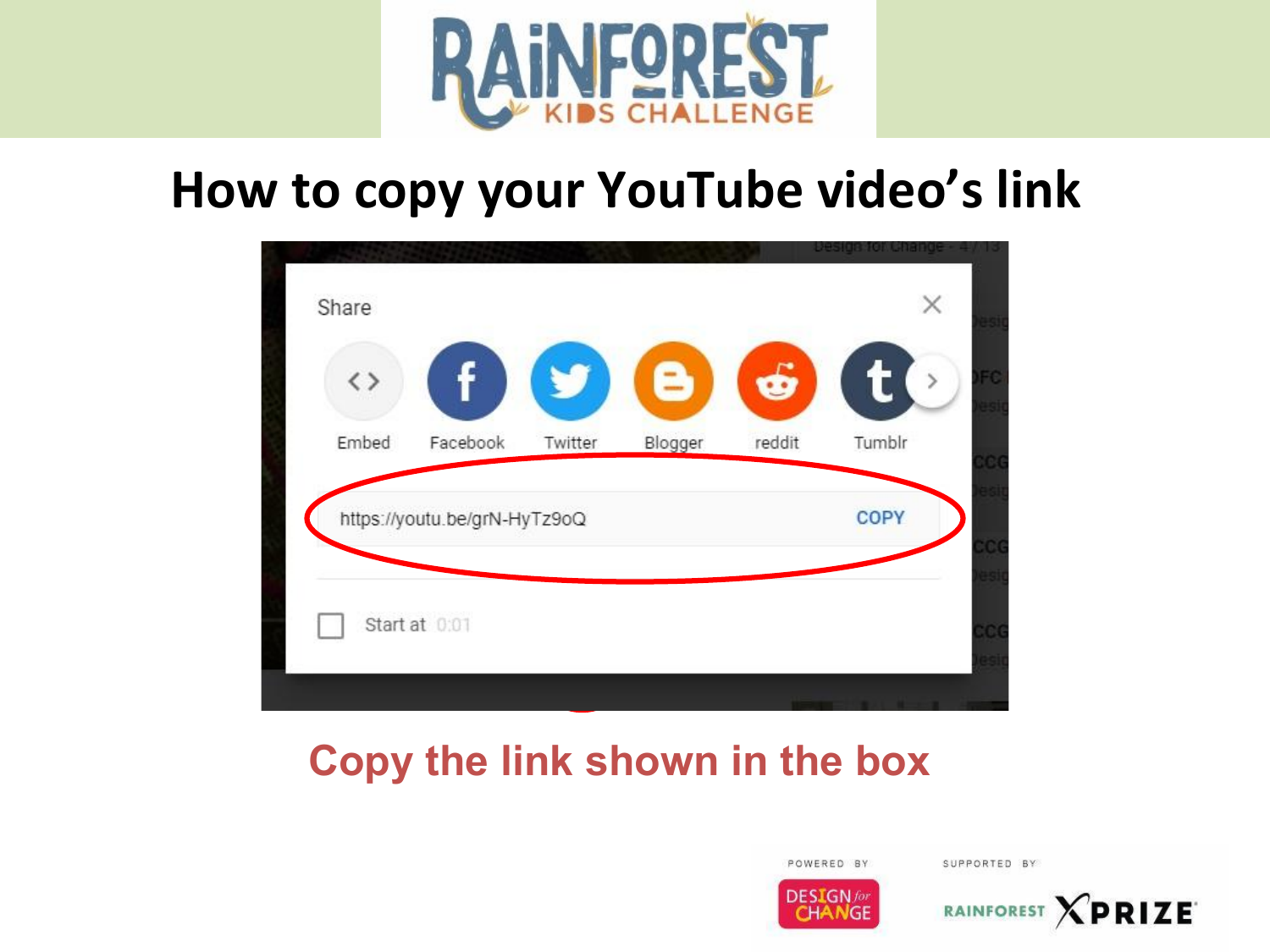![](_page_31_Picture_0.jpeg)

![](_page_31_Figure_1.jpeg)

![](_page_31_Picture_2.jpeg)

RAINFOREST **XPRIZE**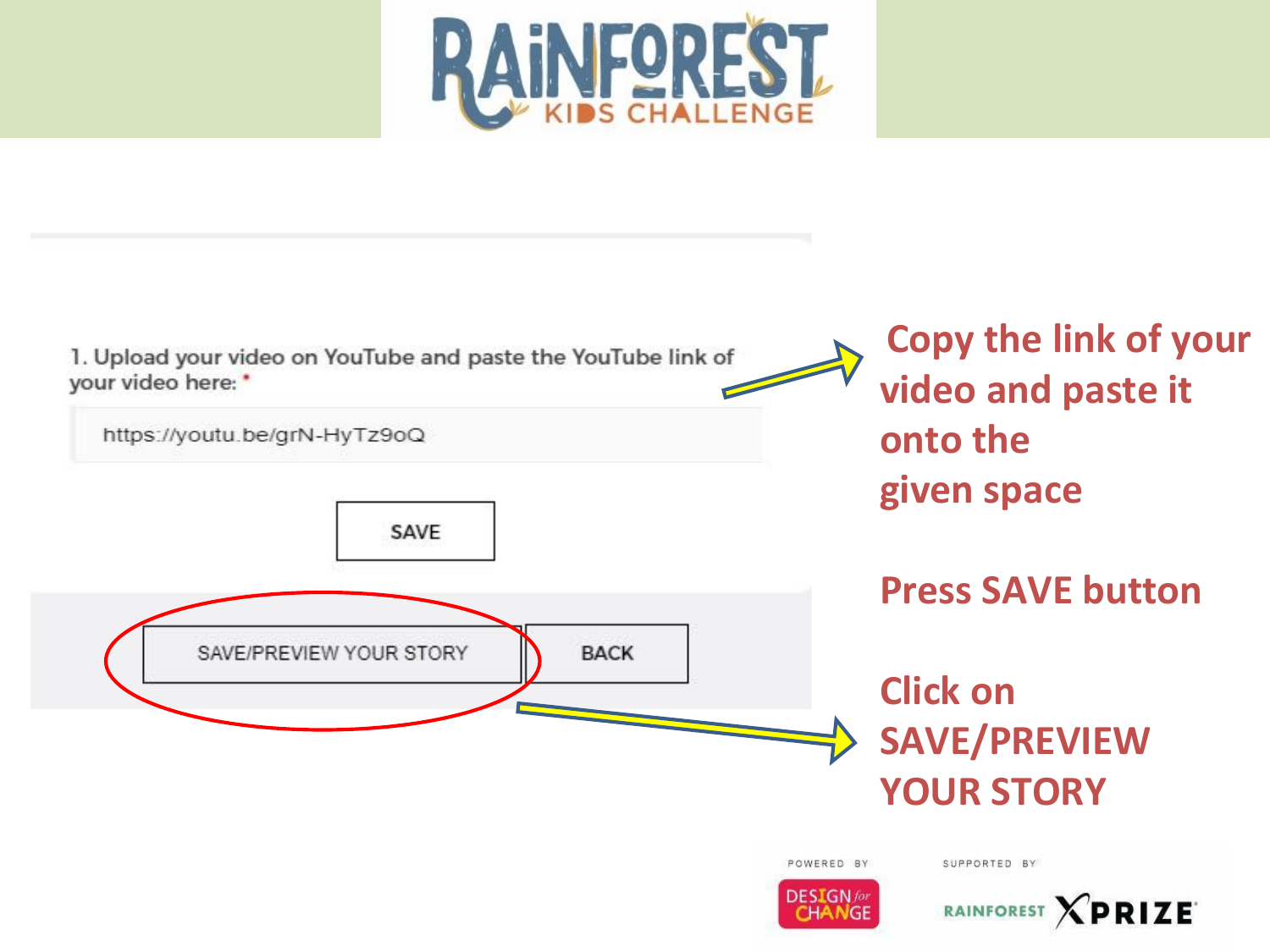![](_page_32_Picture_0.jpeg)

![](_page_32_Picture_1.jpeg)

- **• PREVIEW your story**
- **• Click on EDIT button if you wish to make any changes to your story**
- **• Press SUBMIT YOUR STORY button**

POWERED BY

![](_page_32_Picture_7.jpeg)

![](_page_32_Picture_8.jpeg)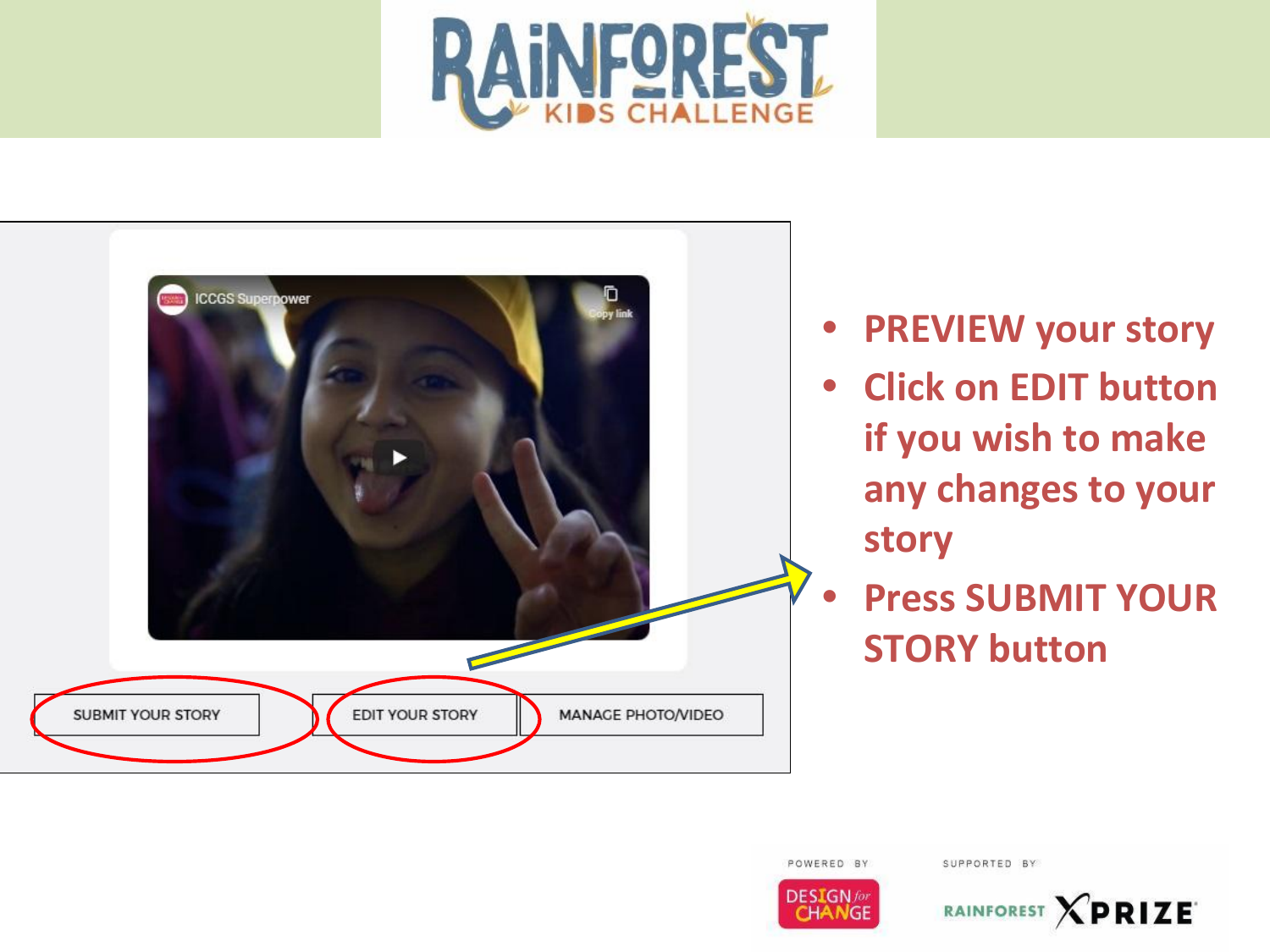![](_page_33_Picture_0.jpeg)

![](_page_33_Picture_1.jpeg)

STORY SUBMISSION SUCCESSFULL

### **CONGRATULATIONS!**

**TOGETHER WE CAN** 

STORY CODE: RAI-ENG-473972883-2020

**BACK TO HOME** 

![](_page_33_Picture_4.jpeg)

**• 'CAN'gratulations for completing the story submission process successfully** 

![](_page_33_Picture_6.jpeg)

## **Note down the story code for future reference and Logout**

![](_page_33_Picture_8.jpeg)

![](_page_33_Picture_9.jpeg)